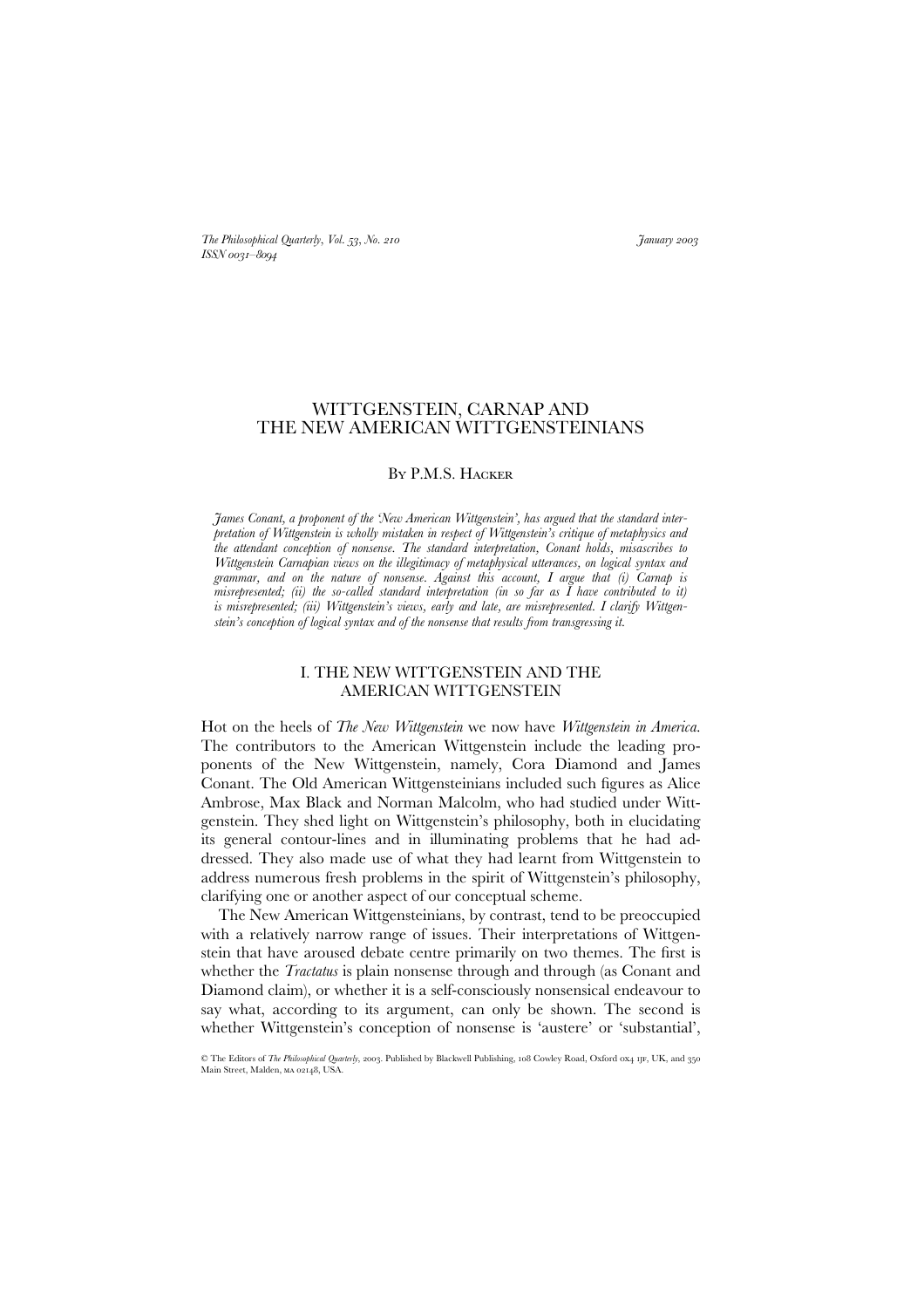and whether it remains constant throughout the whole corpus of his work. The issues are not without interest. But the narrowness of the concerns is unfortunate. All the great debates about Wittgenstein's philosophy over the last fifty years, e.g., on family resemblance concepts, the nature of philosophy, criteria, private language, following rules, had multiple ramifications. One need not have been a follower of Wittgenstein to have been justified in attending to these debates, and to have hoped to learn from them. The New American Wittgenstein offers no such rewards. It will not alter the way non-Wittgensteinian philosophers pursue their work – nor need it do so. They will, I fancy, pass by with the ironic observation that all that followers of Wittgenstein can now do is quarrel over what sort of nonsense Wittgenstein's early work was. It is sad to see matters come to such a pass.

In Conant's numerous papers on the pair of his favoured themes, he claims that 'most commentators' on Wittgenstein have been fundamentally mistaken about his philosophy, early and late. Instead of clarifying the true nature of his philosophical thought, they have set up 'the standard interpretation' of Wittgenstein, which is not merely mistaken, but is exactly what Wittgenstein adamantly denied from his first masterpiece to his last writings. The standard interpretation, Conant claims,

- . holds that Wittgenstein sought to expose metaphysical utterances as nonsense on the grounds that they transgress specific rules of logical syntax (according to the *Tractatus*) or grammar (according to the later philosophy)
- . ascribes to Wittgenstein a substantial conception of nonsense, according to which metaphysical utterances consist of meaningful expressions combined in an illegitimate way
- . attributes the illegitimacy of the sentential combination to the fact that the meanings of these expressions cannot be so combined.

This conception of nonsense, Conant alleges, characterizes Carnap's philosophy in 1932, not Wittgenstein's. Hence too the conception of metaphysics and of philosophical method in criticizing metaphysics that it ascribes to Wittgenstein is Carnapian. But in fact it is a *misconception*, one that Wittgenstein, from the *Tractatus* onwards, sought to eradicate. In place of this misconceived parody, Conant purports to disclose to the philosophical public the true face of Wittgenstein's philosophy for the very first time.

Although it seems clear that by 'the standard interpretation' Conant means the interpretations propounded by such figures as Russell, Ramsey, Anscombe, Geach, Malcolm, von Wright, Kenny and Pears, I myself (together with Gordon Baker) am identified in dozens of places as representative of this misguided class of commentators. I am happy to find myself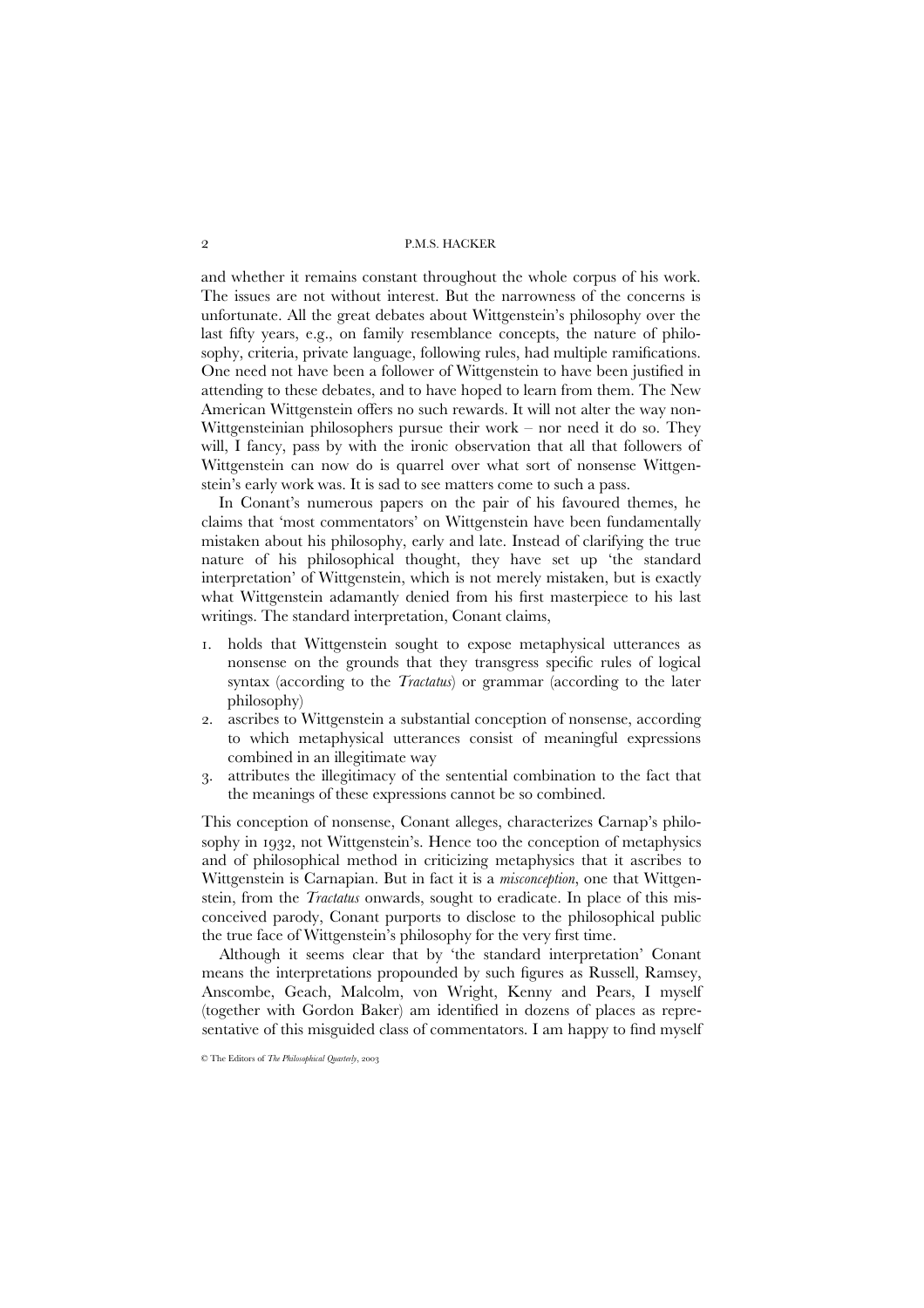in the company of such distinguished philosophers. Nevertheless it seems to me to be doubtful whether talk of 'most commentators' (unnamed and unquoted), and of 'the standard interpretation' (allegedly shared by 'most commentators'), is a fruitful way to discuss exegetical matters. Burning straw men produces more heat than light. I know of no one who has embraced all three of the above theses. I myself would accept  $(I)$ . Thesis  $(2)$ , however, is unclear. The notion of meaningfulness that is there invoked needs to be clarified. What conception of meaning (*Bedeutung*) and of being meaningful (*bedeutungsvoll* or *sinnvoll*?) is being ascribed to Wittgenstein? Is it the conception of meaning he had in the *Tractatus* or the quite different conception he later embraced? Are we dealing with the conception of nonsense in the *Tractatus* that is bound up with the picture theory of representation, or with Wittgenstein's later conception that has been cut free of this encumbrance? I emphatically reject  $(3)$  – as did Carnap (as I shall show), and, I suspect, as did or do the other philosophers to whom Conant refers as 'most commentators'.

In a previous paper, 'Was He Trying to Whistle It?',<sup>1</sup> I provided the evidence to show that the New Wittgensteinian interpretation of the *Tractatus* was methodologically incoherent as well as inconsistent with the text of the book, and incompatible with many dozens of Wittgenstein's remarks in letters, conversations, lectures and writings about the *Tractatus*. In *Wittgenstein in America* Gordon Baker and I are again taken to be the main representatives of the 'standard interpretation', and Conant now declares that the disagreement over whether the *Tractatus* did or did not cleave to the doctrine that there are truths that cannot be said but can only be shown is not the crucial difference between him and us. The really deep matter, he holds, is over whether Wittgenstein, early and late, espoused an 'austere' conception of nonsense, or whether, as Gordon Baker and I are alleged to have claimed explicitly or implicitly, he espoused a 'substantial' conception of nonsense. 2

It matters little whether Conant misunderstands my writings, and it does not matter greatly that he misrepresents my views and arguments. But Baker and I are accused of having misled the philosophical public for decades. The views which we are *alleged* to hold are also ascribed to a large but unspecified

<sup>1</sup> Originally published as a dissenting voice in A. Crary and R. Read (eds), *The New Wittgenstein* (London: Routledge, 2000), and reprinted with additions in P.M.S. Hacker, *Wittgenstein: Connections and Controversies* (Oxford: Clarendon Press, 2001).

<sup>2</sup> James Conant, 'Two Conceptions of *Die Überwindung der Metaphysik*' (hereafter 'UM'), in T.G. McCarthy and S.C. Stidd (eds), *Wittgenstein in America* (Oxford: Clarendon Press, 2001), fn.  $42$ . Much the same ideas, and much the same attack on, and misrepresentation of, my views were advanced by Edward Witherspoon in his paper 'Conceptions of Nonsense in Carnap and Wittgenstein', in Crary and Read (eds), *The New Wittgenstein*. I hope that I shall not engender a *Prioritätsstreit* if I address only Conant.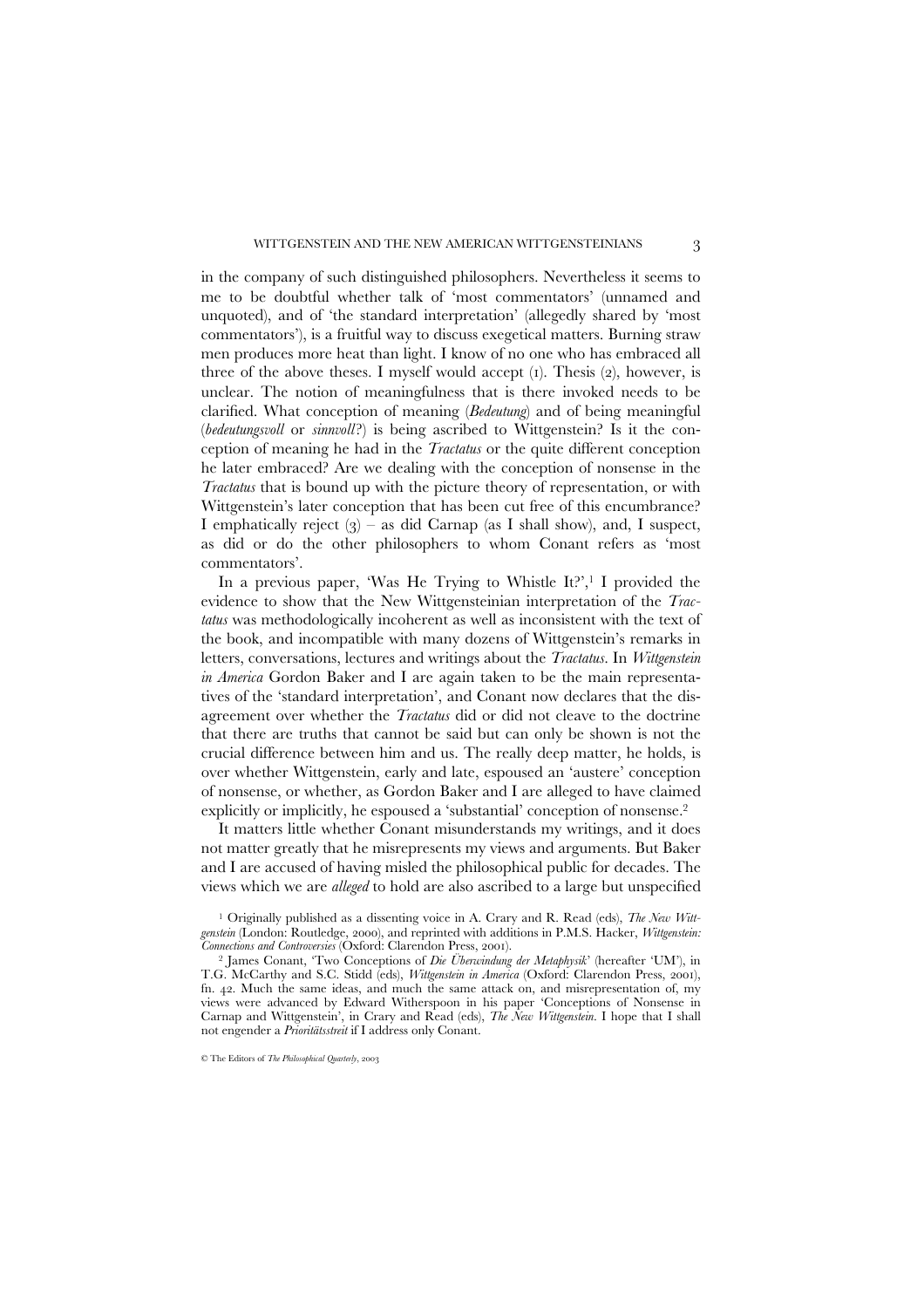group of 'most commentators'. Furthermore, Carnap is falsely accused of the same intellectual sins as are misascribed to us. Perhaps this warrants an attempt (a) to spell out yet again what Wittgenstein *did* claim in these matters, and (b) to correct Conant's misrepresentations of Carnap.

## II. AUSTERE AND SUBSTANTIAL NONSENSE – CARNAP

According to the standard interpretation, Conant claims, there are two kinds of nonsense: (i) mere nonsense, which is simply unintelligible and expresses no thought, and (ii) substantial nonsense, which is composed of intelligible ingredients, combined in ways that are precluded by the meanings of the constituent expressions. Substantial nonsense expresses a thought that is logically incoherent. It expresses a proposition that has a fully determinate sense, but the kind of sense it has is nonsense  $(UM, p. 23)$ . This conception of nonsense and its forms, Conant claims, is characteristic of Carnap in his paper 'The Elimination of Metaphysics through the Logical Analysis of Language'. <sup>3</sup> It is also allegedly characteristic of the standard interpretation of Wittgenstein. By contrast, Conant advocates, and attributes to Wittgenstein, both early and late, the view that there is only one kind of nonsense, namely, austere nonsense, consisting of a meaningless concatenation of *meaningless* signs. According to Wittgenstein, Conant claims, there is nothing logico-syntactically awry with metaphysical sentences. All that is wrong with them is that we have not given any meaning to the constituent expressions.

Conant's project is to recover the sense of three terms in the *Tractatus*, all of which, he claims, have been distorted or obscured by the standard interpretation. These terms are

- (i) nonsense
- (ii) logical syntax
- (iii) elucidation.

I shall show that both Carnap and the interpretation advanced by Baker and myself (as well as many others) are misrepresented by Conant, that this interpretation neither distorted nor obscured the senses of these terms, and that Conant's 'recovery' of them both distorts and obscures them.

<sup>3</sup> R. Carnap, 'The Elimination of Metaphysics through the Logical Analysis of Language' (hereafter EM), repr. in translation in A.J. Ayer (ed.), *Logical Positivism* (Glencoe: Free Press,  $\alpha$ <sub>1959</sub>), pp. 60–81. All references to Wittgenstein's works will be by the customary abbreviations, and references to the *Nachlass* will be by the von Wright number: see G.H. von Wright, *Wittgenstein* (Oxford: Blackwell, 1982), pp. 35ff.

<sup>©</sup> The Editors of *The Philosophical Quarterly*,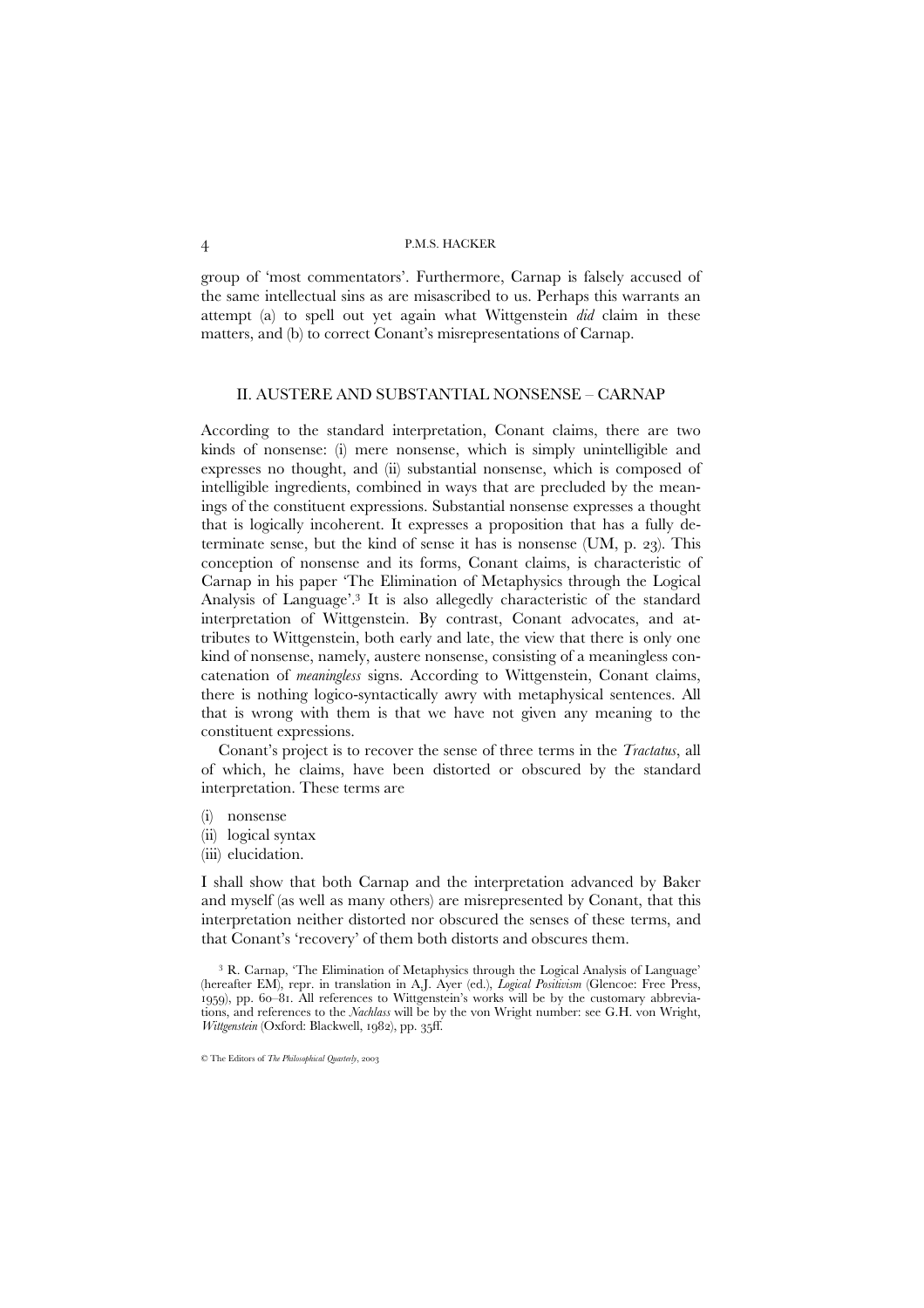I turn first to Conant's misrepresentations of Carnap on the matter of nonsense. According to Conant, Carnap held that there are two kinds of nonsense, mere nonsense and substantial nonsense. Substantial nonsense is composed of significant words, which are combined contrary to the rules of logical syntax. Accordingly, *they express a kind of thought or proposition which lacks sense*. This view is (bizarrely) attributed to Carnap on the basis of the following passage  $(EM, p. 6I, translated by Pap)$ :

In saying that the so-called statements of metaphysics are *meaningless*, we intend this word in its strictest sense.... In the strict sense ... a sequence of words is *meaningless* if it does not, within a specified language, constitute a statement. It may happen that such a sequence of words looks like a statement at first glance; in that case we call it a *pseudo-statement*. Our thesis, now, is that logical analysis reveals the alleged statements of metaphysics to be pseudo-statements.

Conant claims that there are two possible interpretations of this passage, a stronger and a weaker one. The stronger reading is that metaphysical utterances are nonsensical pseudo-statements – meaningless sequences of words. The weaker is that metaphysical propositions have a meaning in virtue of which they fail to *assert* anything; hence they fall short of being *statements*. On this conception, some propositions satisfy the conditions necessary for being a statement, and others do not. The propositions of metaphysics belong to the latter class. The above quotation, Conant asserts  $(UM, p. 21)$ ,

is one of a number of passages in (the original German version of) Carnap's essay that invite the stronger version more readily than the weaker reading. If Carnap, in the course of his essay, resolutely adhered to what the stronger reading of this passage takes him to be saying, then he would be espousing the austere conception of nonsense. It is central to the teaching of the *Tractatus* that it is extraordinarily difficult to succeed in being resolute in this matter. Carnap does not succeed.

Conant's interpretation is bizarre. Since there is no suggestion in Carnap's original German of any distinction between proposition and statement, or any intimation that nonsensical sequences of words have a sentential meaning or express a proposition, at most it might have been *Pap* who was guilty of a mistranslation that encourages a misreading. But in fact, *contra* Conant, *there is no such suggestion in Pap's translation either*. Carnap asserted unambiguously that *so-called* statements of metaphysics are nothing more than *meaningless sequences of words* and that these meaningless sequences of words *constitute pseudo-statements*. <sup>4</sup> The 'weaker reading' that Conant claims to

<sup>&</sup>lt;sup>4</sup> In 'On the Character of Philosophic Problems', *Philosophy of Science*, 1 (1934), pp. 5-19, Carnap wrote 'the logical analysis of the pretended propositions of metaphysics has shown that they are not propositions at all, but empty word arrays, which ... arouse the false appearance of being propositions' (p. ). It would be difficult to be more explicit.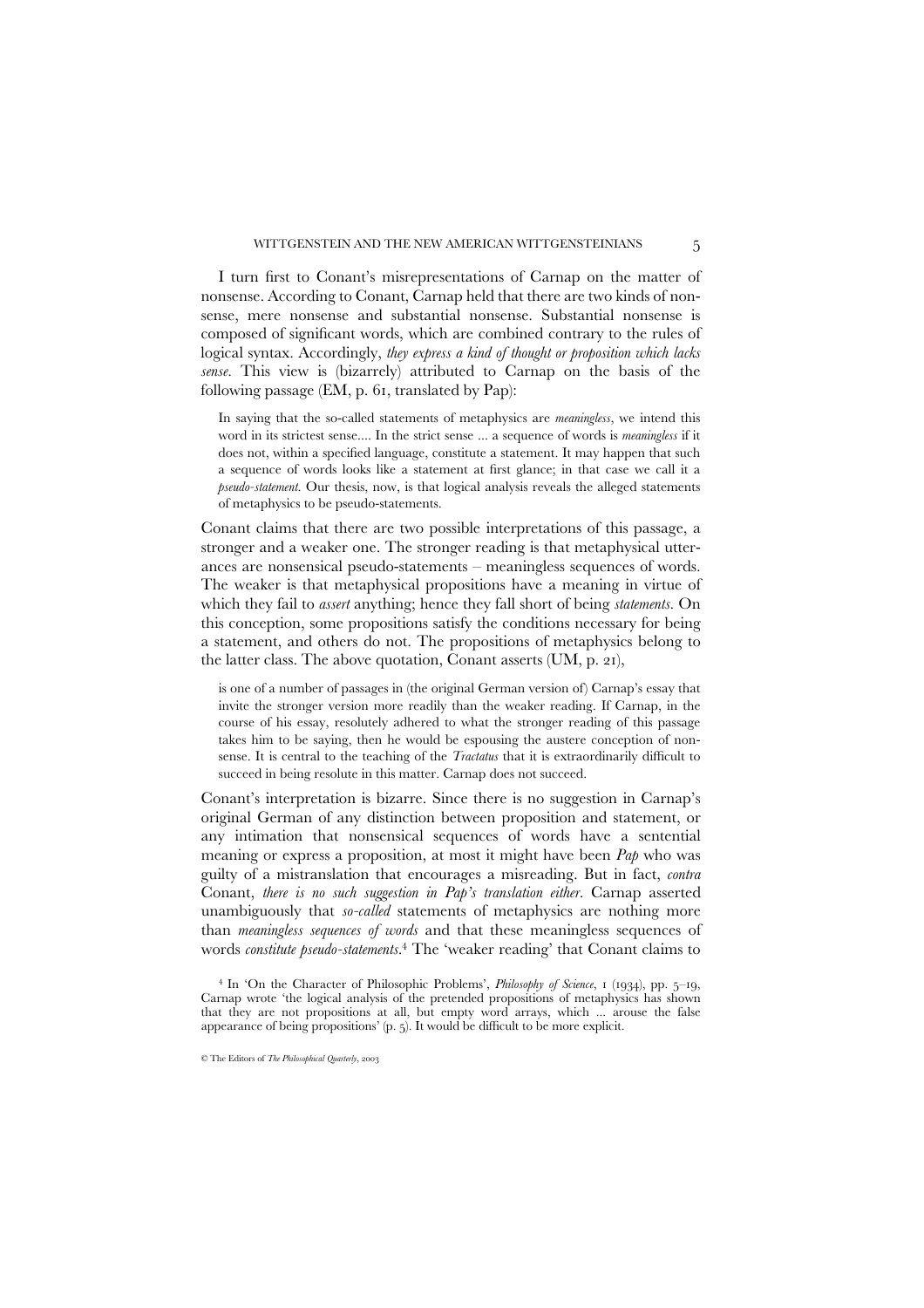find has no textual warrant; and the insinuation that elsewhere in his paper Carnap committed the blunder of which he is accused is baseless. Conant in effect accuses Carnap of a major philosophical mistake, while producing no evidence whatsoever to support this accusation.

The second accusation against Carnap is that he believed that the syntax of natural languages allows the formation of sequences of words that are individually meaningful, but are so combined that the resultant sequence is meaningless. Thus far, this is a correct characterization of Carnap's view. Carnap wrote as follows  $(EM, p. 6)$ :

A language consists of a vocabulary and a syntax, i.e., a set of words which have meanings and rules of sentence formation. These rules indicate how sentences may be formed out of the various sorts of words. Accordingly there are two kinds of pseudostatements: either they contain a word which is erroneously believed to have meaning, or the constituent words are meaningful, yet are put together in a counter-syntactical way, so that they do not yield a meaningful statement.

But Conant goes farther. For he ascribes to Carnap the view that nonsensical sequences of meaningful words are nonsensical 'because of the incompatible meanings of the words involved' (UM, p. 21). For this he offers no textual evidence. Conant claims that Carnap's remarks on violations of logical syntax again admit of a strong and a weak 'reading'. The strong reading is that when Carnap says that meaningful words may be combined according to rules of ordinary grammar and yet constitute a nonsensical sequence of words, that is exactly what he means. On the weak reading, Carnap is accused  $(UM, p. 2I)$  of holding that

there are certain kinds of thought – logically incoherent thoughts – which cannot be expressed in a proper logical syntax. These thoughts have a logical structure, but the sort of structure that they have renders them incapable of being either true or false. They therefore belong to a logically defective species of thought.

As before, no textual evidence is adduced to support the attribution of any such idea to Carnap – and indeed perusal of his article will show that there is none. However, Conant insists that Carnap 'wants to be able – needs to be able – to have it both ways', i.e., sometimes to adopt a 'strong reading' and sometimes a 'weak' one. He examines Carnap's discussion of the word sequence 'Caesar is a prime number'. Carnap says of this sentence that (a) it is grammatically correctly formed from meaningful words, but (b) they are combined in such a way as to violate the rules of logical syntax that require that the predicate 'is a prime number' be attached to number words alone, so  $(c)$  it is nonsense. Conant, however, ascribes  $(UM, p. 23)$  to Carnap the following further view: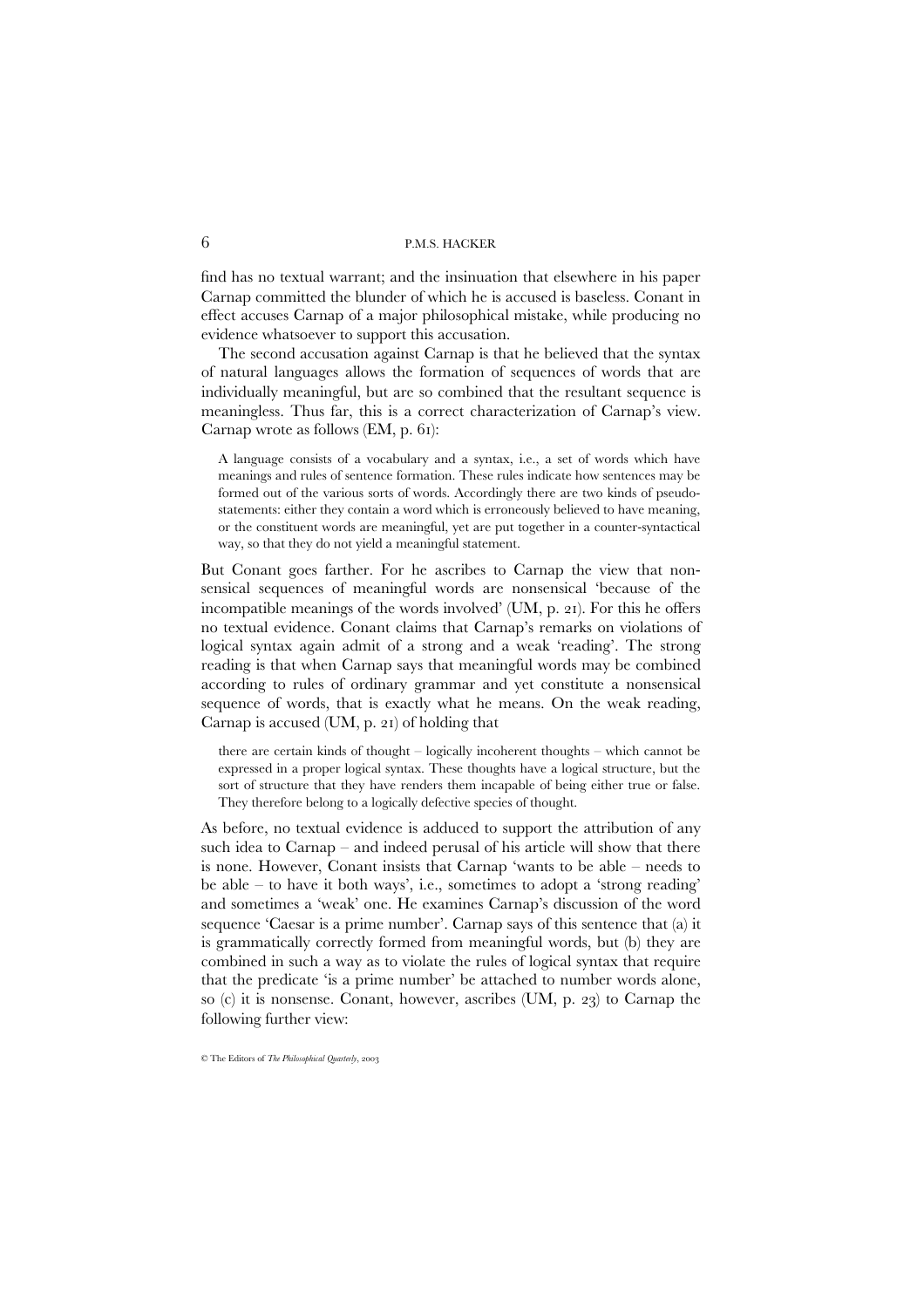The resulting nonsense is ... due ... to precisely the meanings that the words already have: meanings which clash with one another when imported into this context. It is supposed to be an example of a kind of nonsense which is due to the way in which the meanings of the parts of the sentence fail to fit together so as to make sense.

Anyone familiar with the later Wittgenstein's writings on this matter will recognize that Conant is in effect accusing Carnap of having a 'meaningbody' (*Bedeutungskörper*) conception of words and their combinatorial possibilities.5 For the meaning-body conception, like the conception Conant ascribes to Carnap, conceives of the meanings of words as akin to invisible entities existing behind words, that may mesh together or (as Conant puts it) 'clash with one another' and 'fail to fit together so as to make sense'.

However, Conant's accusation (UM, p. 23) against Carnap is confused:

The determinately specifiable respect in which Carnap's case of substantial nonsense possesses a (flawed) 'sense' is the following: it represents 'an attempt' to put *that* proper name for a person into *that* argument place where only a numerical expression will fit. But it won't fit – thus we get nonsense; not mere nonsense, but a special variety of nonsense which arises from the attempt to do something logically impossible.

This is confused, since far from its being logically impossible, there is no difficulty at all in putting an inappropriate expression into a sentential position from which it is precluded by a rule. More importantly, as both Wittgenstein (cf. RLF, p.  $162$ ) and Carnap agreed, there is no difficulty in putting an inappropriate expression into a certain sentential position, *while still conforming to the ordinary rules of syntax*, which do not suffice to exclude all logical errors, and do 'not in all cases prevent the construction of nonsensical pseudo-propositions' (*ibid*.). Most importantly, Carnap did not even intimate a conception of a form of nonsense 'which arises from the attempt to do something logically impossible',6 and Conant adduces no evidence whatsoever to support the accusation that he did. The meaning-body error is to attempt to explain *why* the rules of logical syntax or of grammar prohibit whatever they prohibit, *by reference* to the meanings of the relevant expressions, *conceived as entities that may or may not 'fit' together*. This is precisely

<sup>5</sup> See *PI*, §§138, 559; *PG*, p. 54; *PLP*, pp. 234ff. The conception is of the meaning of an expression as being akin to a three-dimensional geometric glass form, only one face of which is coloured and hence visible, and which can be combined with other such objects to form a two dimensional picture. But the combinatorial possibilities of the coloured surfaces are determined by the invisible shapes behind the visible surfaces. Accordingly the meanings of expressions 'fit' or fail to 'fit' the meanings of other expressions.

<sup>6</sup> Carnap *can* be accused of adopting a variant of the *Bedeutungskörper* conception in his account of analyticity, for he held that analytic truths *follow* from the meanings of expressions. But no such conception is involved in his explanation of nonsense in EM. For detailed discussion see G.P. Baker and P.M.S. Hacker, *Wittgenstein: Rules, Grammar and Necessity* (Oxford: Blackwell,  $1985$ , pp.  $312-17$ ,  $331$ ,  $341$ .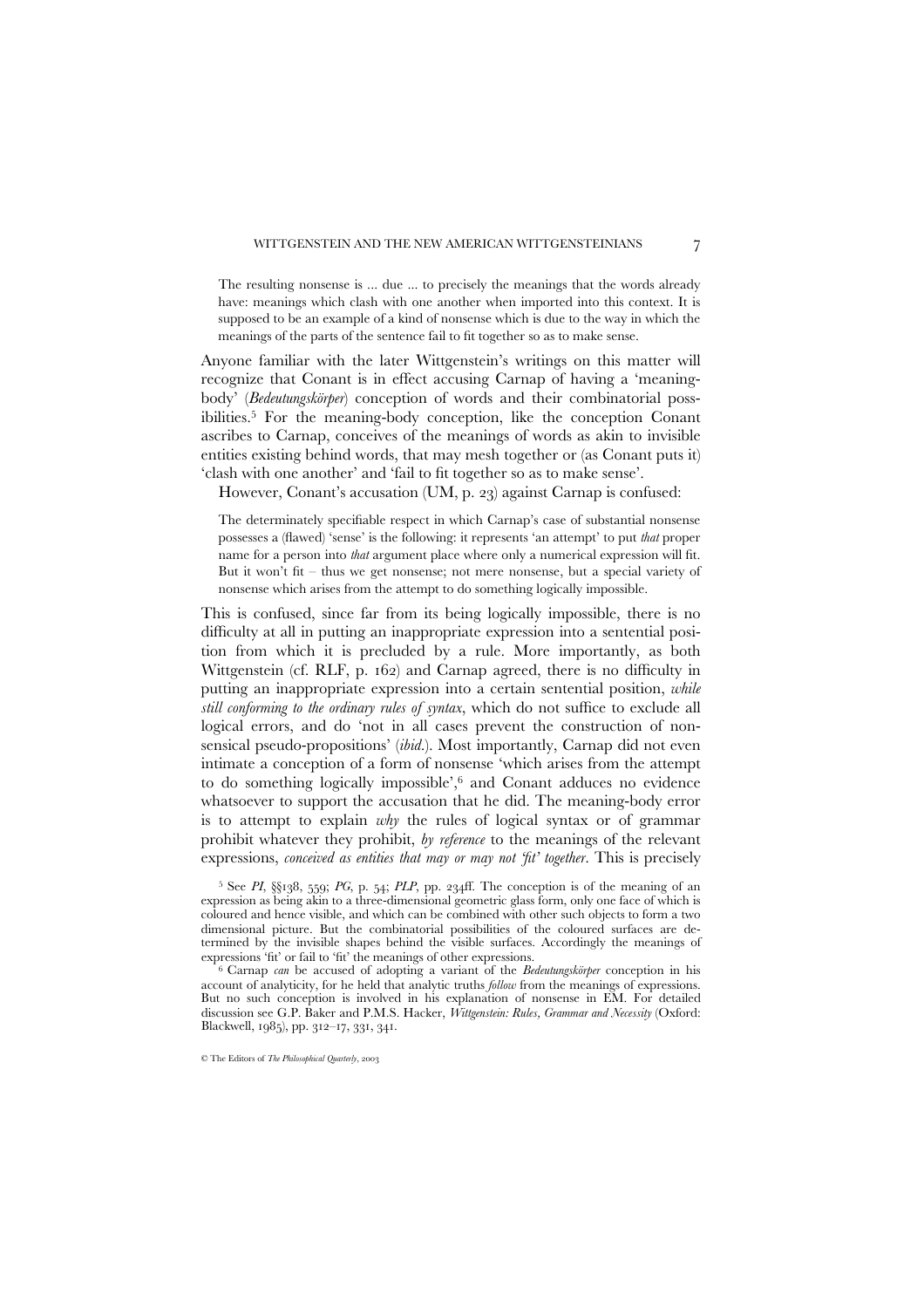what Carnap did not do. He explained the nonsensicality of pseudopropositions not by reference to a lack of fit between the meanings of the words, but by reference to transgressions of rules of logical syntax – as Wittgenstein did (*ibid*.).

Although Conant is prone to beating Carnap with the stick of Frege's context principle, which he alleges Carnap failed to heed, he is in effect imputing Frege's confusions to Carnap. Frege did indeed hold both (i) that only certain kinds of combination of *thought-constituents* could logically cohere to form a thought, and (ii) that only certain sorts of meanings (*Bedeutungen*, e.g., object and concept, first- and second-level concepts) will *hold together* – which is why Wittgenstein chose Frege as exemplifying the misguided meaning-body conception.<sup>7</sup> In *The Basic Laws of Arithmetic* II, §91 and §158, to which Wittgenstein refers, Frege argued against the formalists in mathematics that the rules for the use of an expression are *answerable* to the meanings of the signs. According to Frege, the rules we lay down must follow from, and be determined by, the meanings. This is precisely what Wittgenstein objected to in his dictations to Waismann. On his view, the rules for the use of an expression are *constitutive* of its meaning. So one cannot explain or justify the rules by reference to meanings (as Frege supposed), and hence, too, one cannot explain why a certain combination of words is nonsense by reference to the lack of fit of meanings, conceived as entities that underpin the rules for the uses of expressions.

Frege's example in 'Foundations of Geometry' is '2 is a prime number':

An object, e.g., the number 2, cannot logically adhere to another object, e.g., Julius Caesar, without some means of connection. This, in turn, cannot be an object but rather must be unsaturated. A logical connection into a whole can come about only through this, that an unsaturated part is saturated or completed by one or more parts.... Now it follows from the fundamental difference of objects from concepts that an object can never occur predicatively or unsaturatedly.... The first constituent 'two' is a proper name of a certain number; it designates an object, a whole that no longer requires completion. The predicative constituent 'is a prime number', on the other hand, does require completion and does not designate an object.<sup>8</sup>

It is surely no coincidence that Carnap, who was a pupil of Frege's, picked on the nonsense sentence 'Julius Caesar is a prime number'.9 But what is

<sup>7</sup> See *PLP*, pp. 234-7, based on dictations from Wittgenstein. I shall not be concerned here with Frege's confusions at the level of sense, as opposed to meaning. For a critical discussion of Frege's misconceived *Gedankenbausteine* (thought building-blocks) conception, see G.P. Baker and P.M.S. Hacker, *Frege: Logical Excavations* (Oxford: Blackwell, 1984), pp. 380-5.

<sup>9</sup> Of course, Frege held that such a sentence is false rather than nonsense. Here Wittgenstein and Carnap alike sided against Frege.

<sup>8</sup> Frege, 'Foundations of Geometry', in his *Collected Papers on Mathematics, Logic and Philosophy* (Oxford: Blackwell, 1984), p. 281.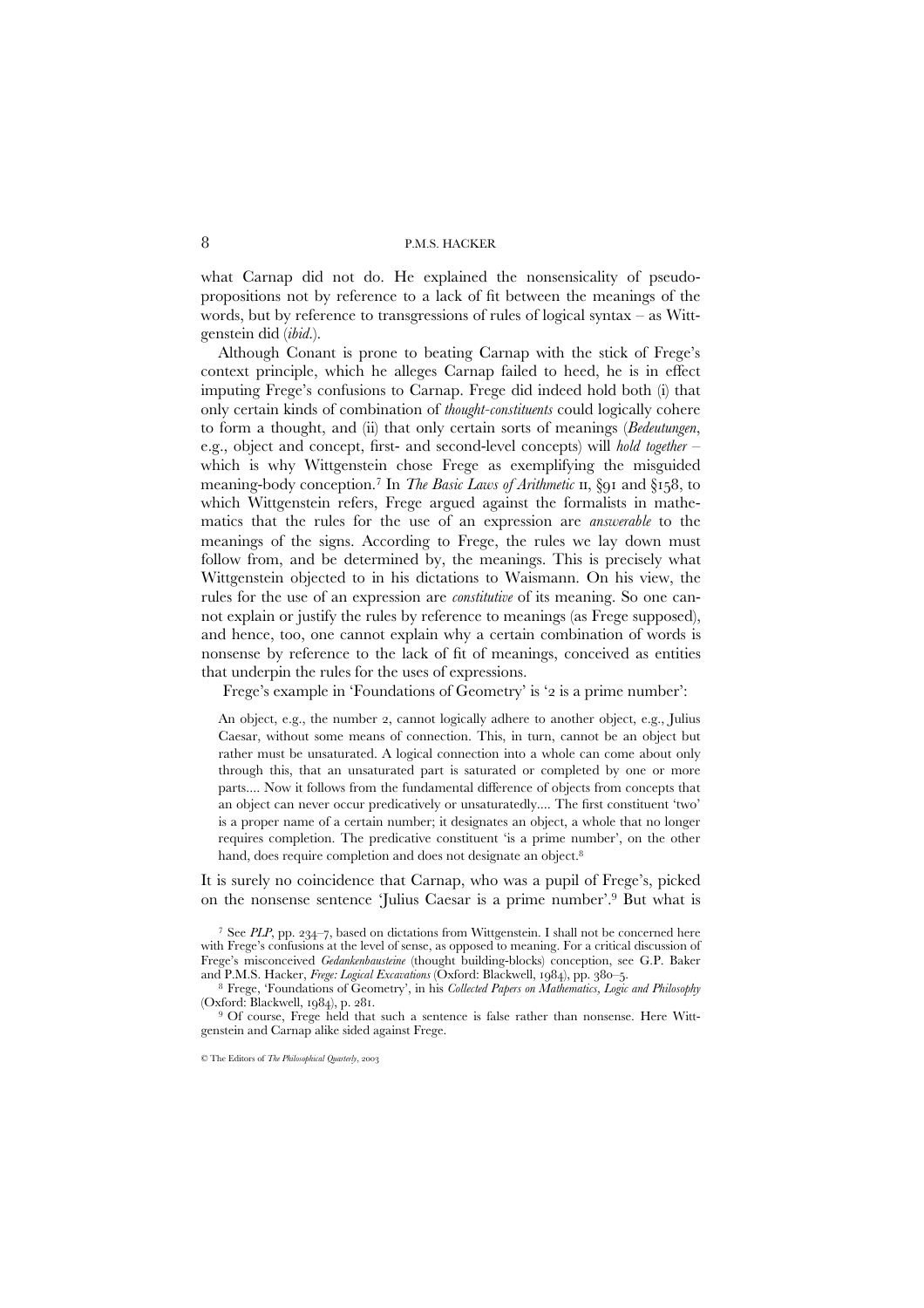important is, *contra* Conant, precisely that Carnap did *not* commit the meaning-body error to which Frege had succumbed in the *Basic Laws*. He did not explain the nonsensicality of 'Caesar is a prime number' by reference to the alleged fact that the meaning of 'Caesar' cannot combine with the meaning of 'is a prime number'. Rather he held it to be a rule of logical syntax that the predicate 'is a prime number' may be attached only to a number-word as a subject to form a significant sentence, and he did not try to justify the rule by reference to the 'realm' of meanings.

Carnap would agree with Conant that there are no such things as propositions that have a sense that is nonsense, or as sentences that express a thought that lacks sense. The only disagreement on *this* issue would be over Conant's unwarranted imputation of the contrary view to him; and the same applies to Baker and myself. Conant produces no evidence whatsoever that Baker and I have ever advocated or even intimated a 'meaning-body' conception, or have ever suggested that a metaphysical nonsense expresses a proposition or thought with a sense that is nonsensical. Accordingly I shall not try to defend our interpretation against groundlessly imputed guilt. But it is patent from everything we did write (including what we wrote in volumes Conant refers to) that we adamantly repudiate any conception of nonsense understood as a sequence of words that expresses a proposition that lacks a sense. Of course it does not follow that we accept Conant's conception of 'austere nonsense' either. For we do hold that philosophical nonsense results from the illicit combination of meaningful words. Neither a scribble nor an Escher etching represents a possible state of affairs, but there is all the difference in the world between an Escher etching and a scribble. The difference, however, is *not* that the etching depicts an impossible state of affairs.

The correct point at which to locate disagreement is over whether the constituent words of 'Julius Caesar is a prime number' are meaningless, as Conant holds (as meaningless as the constituent expressions of 'Juwiwalera ig lilliburlero'?). Carnap would rightly find that claim puzzling – one can, after all, translate the sentence; one can look Julius Caesar up in an encyclopaedia and find out who he was, and look up 'prime number' in a dictionary, which will specify what the expression means. That the sentence 'Julius Caesar is a prime number' is nonsensical is not due to the meaninglessness of its constituent words, but to its failure to conform to the requisite combinatorial rules. But of course that they are not meaningless does not imply that they *stand for* a meaning (a *Bedeutung*). 'Julius Caesar' is the name of the author of *The Gallic Wars*, but the author of *The Gallic Wars* is not the meaning of his name. 'Is a prime number' is a meaningful phrase, it has a use, and in 'Caesar is a prime number' it is being misused, used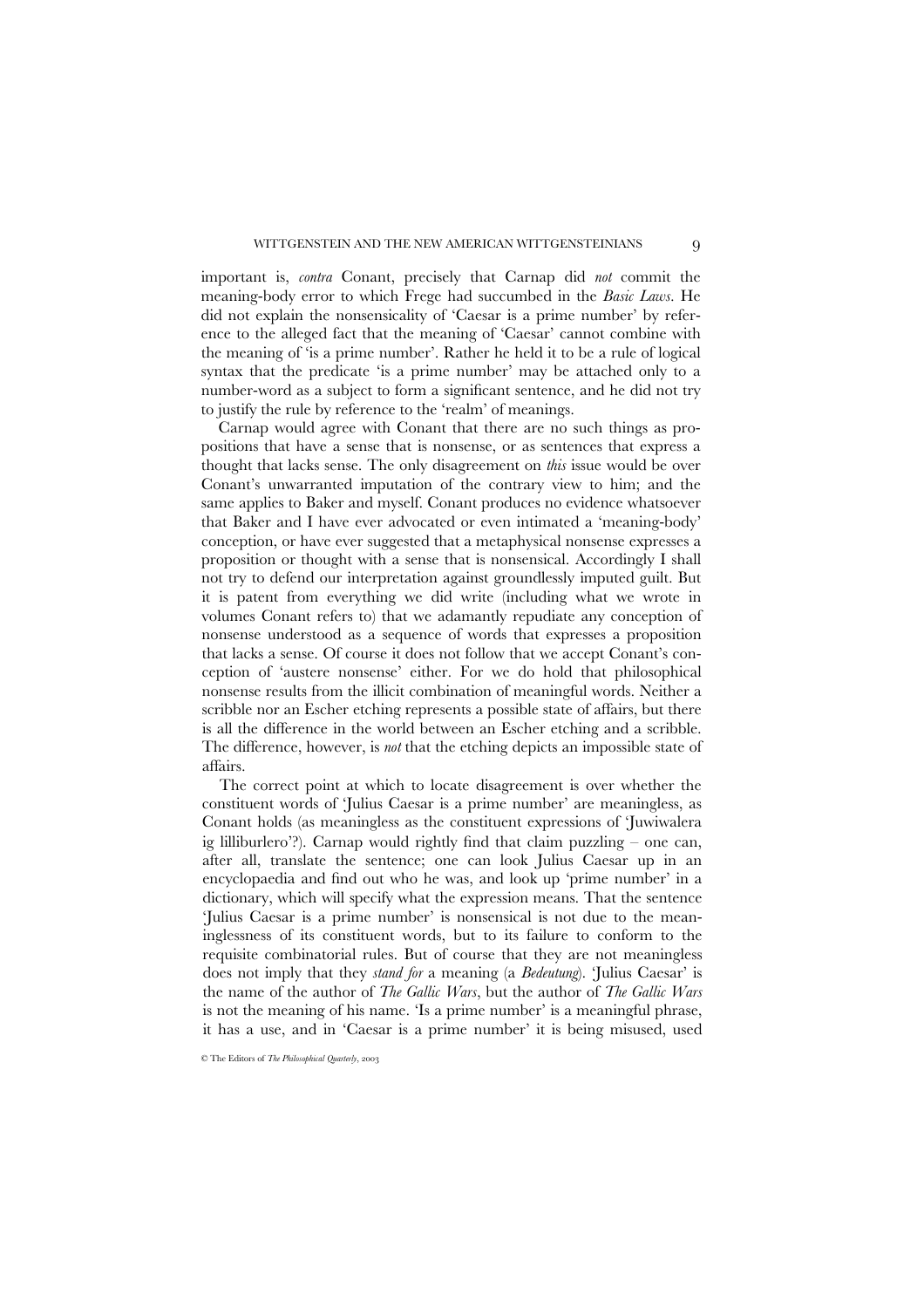contrary to the rules for its use. But its meaning (which is given by the explanation 'is a number divisible only by I and by itself') is not an entity for which it stands (such as a Fregean concept). 'Well and good', Conant might reply, 'but do these expressions *have a meaning* in *this* type-sentence (or tokens of it)?'. To this Carnap might respond 'If that means "Are they *correctly used* in this sentence?", then the answer is "*Obviously not!* " '. They are *misused* – used contrary to the rules of logical syntax. But it would be exceedingly misleading to express *that* by saying that "Julius Caesar is a prime number" is a meaningless combination of meaningless words.

# III. LOGICAL SYNTAX – CARNAP AND WITTGENSTEIN

Logical syntax in the *Tractatus*, Conant claims, is concerned neither with what Carnap calls 'logical syntax', nor with what Russell calls 'a theory of types'. For it is concerned neither with the proscription of combinations of signs nor with the proscription of combinations of symbols. Logical syntax in the *Tractatus* does not proscribe combinations of signs, since it does not treat of mere signs at all, but of symbols. And it does not proscribe combinations of symbols, because there is nothing to proscribe  $(UM, p. 42)$ . In 'The Elimination of Metaphysics', Carnap asserts that 'The syntax of a language specifies which combinations of words are admissible and which inadmissible' (EM, p. 67). In Conant's opinion, this misconceived view allows Carnap to equivocate over whether logical syntax deals with mere signs, i.e., uninterpreted marks on paper, or with symbols.

According to Conant, in the *Tractatus* only symbols, and not mere signs, can be said to be governed by logical syntax. In the *Tractatus* Wittgenstein never speaks of 'violation of logical syntax'; and, Conant insists, it is crucial to realize, as Carnap did not, that the only kind of 'violation' that is conceivable according to the *Tractatus* is cross-category equivocation, i.e., allowing different occurrences of the same sign to symbolize items of a different logical category (cf. *TLP* 3.324-3.325). Carnap, by contrast, allegedly envisages, as a form of 'violation' of logical syntax, the generation of *substantial nonsense*, i.e., 'the result of putting an item of one logical category in the place where an item of another logical category belongs'  $(UM, p. 44)$ . But, Conant holds, according to the *Tractatus* there can be no such thing. Theories of logic which seek to proscribe certain combinations of symbols are trying to take care of something that essentially takes care of itself. When Wittgenstein says that one cannot give a sign a wrong sense, 'he is claiming that there is no such thing as infringing the bounds of sense, and thus no bounds of the sort that Carnap (or Wittgenstein, early or late, according to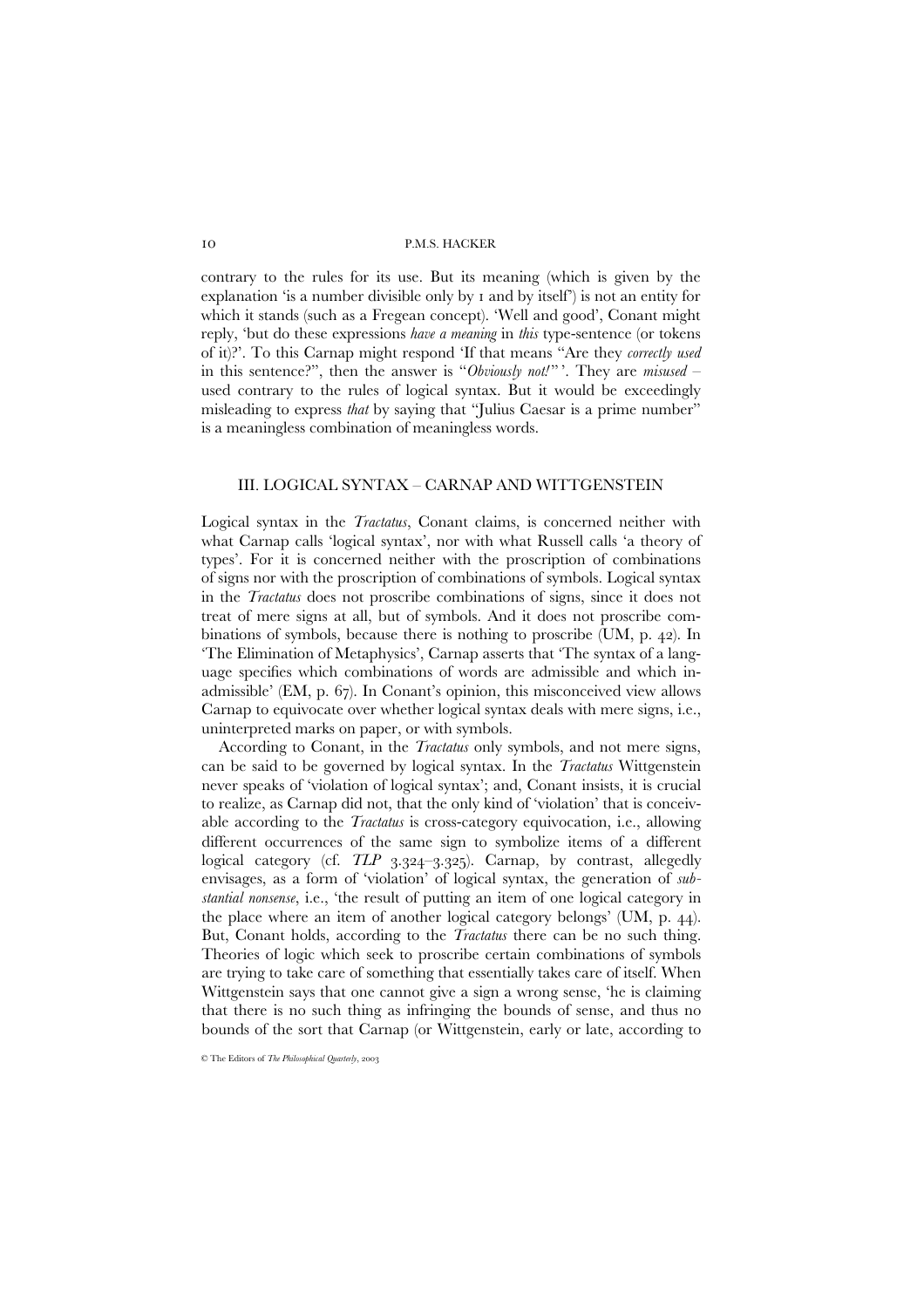most readings of him) seeks to demarcate'  $(UM, p. 45)$ . Logical syntax in the *Tractatus*, Conant claims, 'is not a combinatorial theory (which demarcates legitimate from illegitimate sequences of signs)' (*ibid*.). Not only does Wittgenstein in the *Tractatus* never speak of 'violations of logical syntax', but even in his later works, Conant proclaims (UM, fn.  $52$ ), he 'only occasionally mentions the idea of 'violations of grammar', and always in the service of encouraging the reader to be puzzled by what such a thing could be'.10

I agree with Conant that logical syntax in the *Tractatus* is not a theory of logical types. Wittgenstein did not think that there *could* be any such thing as a theory of types as conceived by Russell. The theory of types was an attempt to justify logical syntax by reference to reality, i.e., by reference to the nature of what is represented – and there can be no such justification (*NB* ist edn, p. 106). But, *pace* Conant, what the theory of types tried futilely to achieve is, according to Wittgenstein, achieved by logical syntax. That is why he said 'All grammar is a theory of logical types: and logical types do not talk about the application of language. Russell failed to see this' (LWL, p. 13); and that is why he wrote 'Grammar is a "theory of logical types"' (*PR*, p. 54).

I agree with Conant that logical syntax is not a combinatorial theory, since logical syntax is not a theory. It is a set of rules for the use of expressions, and a set of rules is not a theory about anything, not even a theory about expressions. Carnap said that 'The syntax of a language specifies which combinations of words are admissible and which inadmissible' – a claim that Conant castigates as showing complete incomprehension of Wittgenstein. Indeed, he says of Baker and myself that in attributing such a conception of logical syntax (and, in the later work, of grammar) to Wittgenstein, we are attributing to him a view 'that he was already seeking to exorcize in his early work – one that conceives of the possibilities of meaningful expression as limited by "general rules of language" (be they called "rules of logical syntax" or "rules of grammar") and which imagines that by specifying these rules one can identify in advance which combinations of words are licensed and which prohibited' (UM, p. 39).

This is a serious accusation. Fortunately the issue can be settled simply by attending to what Wittgenstein said and wrote. And since Conant's explanation of Wittgenstein's conception of nonsense is held to apply not only to the *Tractatus* but, *mutatis mutandis*, to the whole of Wittgenstein's work, we need have no qualms at looking at his writings and discussions in

<sup>&</sup>lt;sup>10</sup> Here Conant quotes Wittgenstein from *Philosophical Grammar*, p. 392: 'How can one put together ill assorted concepts in violation of grammar [*gegen die Grammatik*], and therefore nonsensically, and significantly ask about the possibility of the combination?'. I shall examine this passage below.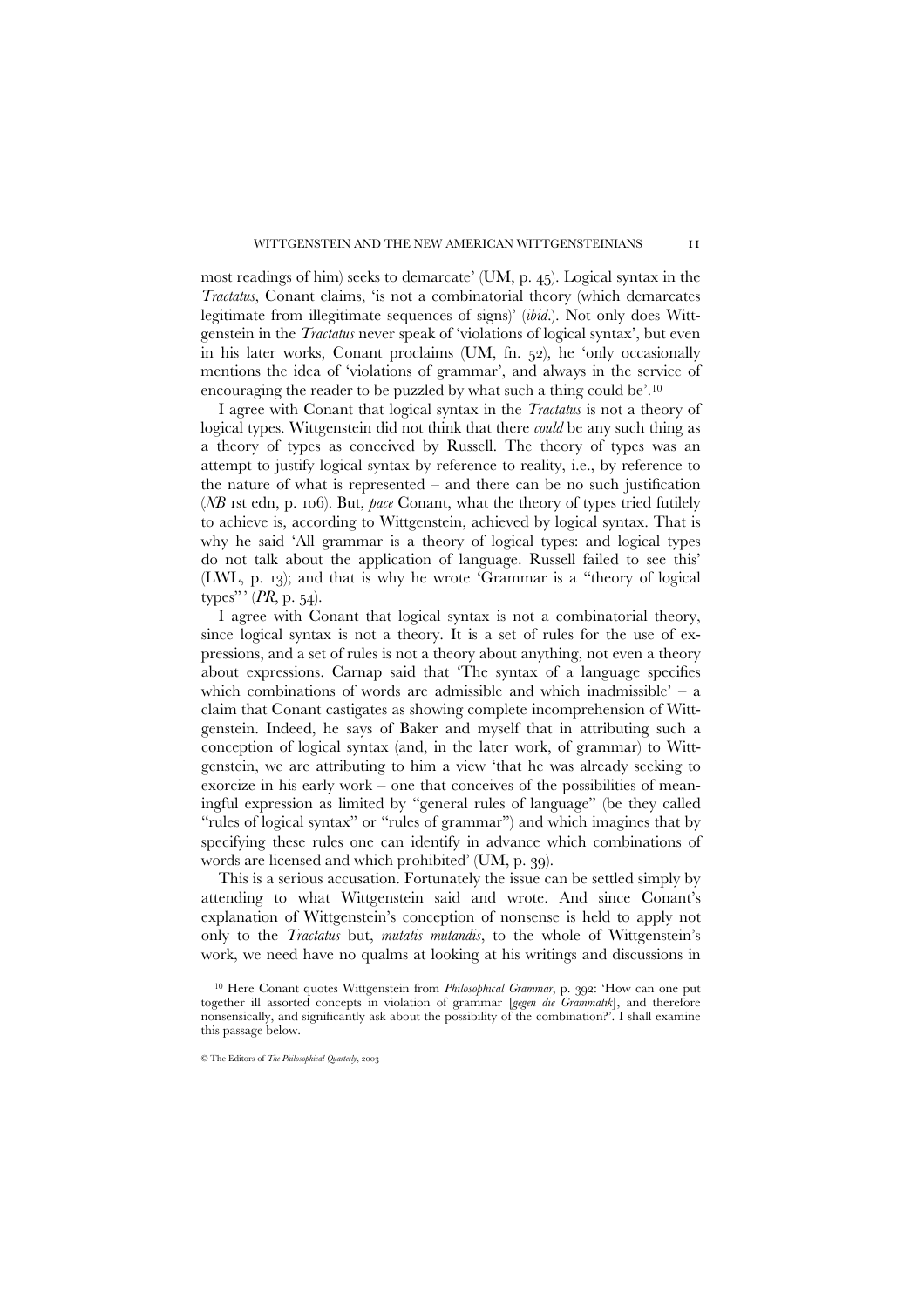–, when he actually addressed these matters *explicitly*.11 I offer for examination the following quotations, first on syntax:

- 1. Commenting on *TLP* 2.012, Wittgenstein remarked 'If you already know how to use a word and understand it, *you must already know in what combinations it is not allowed, when it would be nonsense to use it*, all its possibilities. So in logic there are no surprises; we must know all the possibilities' (LWL, p. 120; my italics).
- . 'By syntax in this general sense of the word, I mean the rules which tell us in which connections only the word gives a sense, thus excluding nonsensical structures' (RLF, p.  $162$ ).
- . '"I cannot feel your toothache" is sheer nonsense. Such a sentence [*Satz*] is prohibited by syntax' (WWK, p.  $49$ ).
- . 'If you understand the word "circle" in the same meaning as us, the rules of syntax prohibit you from determining the co-ordinates of a circle (its radius) twice. It is simply a definition of a circle that yields the rule of syntax and the definition tells us, then, what sense statements about a circle have' (WWK, p. 78).
- . 'Syntax is the totality of rules that specify in what combinations a sign has meaning. It describes nothing, it sets limits to what is describable' (WWK, p. 220).

These quotations suffice to refute Conant's claims regarding logical syntax. They also vindicate the interpretation of Wittgenstein's conception of logical syntax as a system of rules licensing certain combinatorial possibilities of expressions (and excluding others as nonsense) so castigated by Conant.

Now we may examine the following remarks on grammar, the first three of which were made at much the same time as Carnap wrote 'The Elimination of Metaphysics':

- . 'The rules of a symbolism give it a certain degree of freedom which is expressed in the rules of its grammar, which tell us which combinations are allowed and which are not allowed' (LWL, p. 41).
- . 'Grammar ... consists in giving the rules for the combination of symbols, i.e., which combinations make sense and which don't, which are allowed and which are not allowed' (LWL, pp.  $46-7$ ).
- . 'What is permitted or forbidden by the rules [in Euclidean geometry, which constitutes a grammar of space] then corresponds in the grammar to the words "sense" and "nonsense"' (PR, p. 322).
- . '"The room has a length" can be used as a grammatical statement. It then says that a sentence of the form "The room is ... feet long" makes sense'  $(BB, p. 30)$ .

<sup>11</sup> While Wittgenstein rapidly became aware of deep difficulties in his earlier work, he did not abandon the conception of logical syntax until a year or more after his return to Cambridge.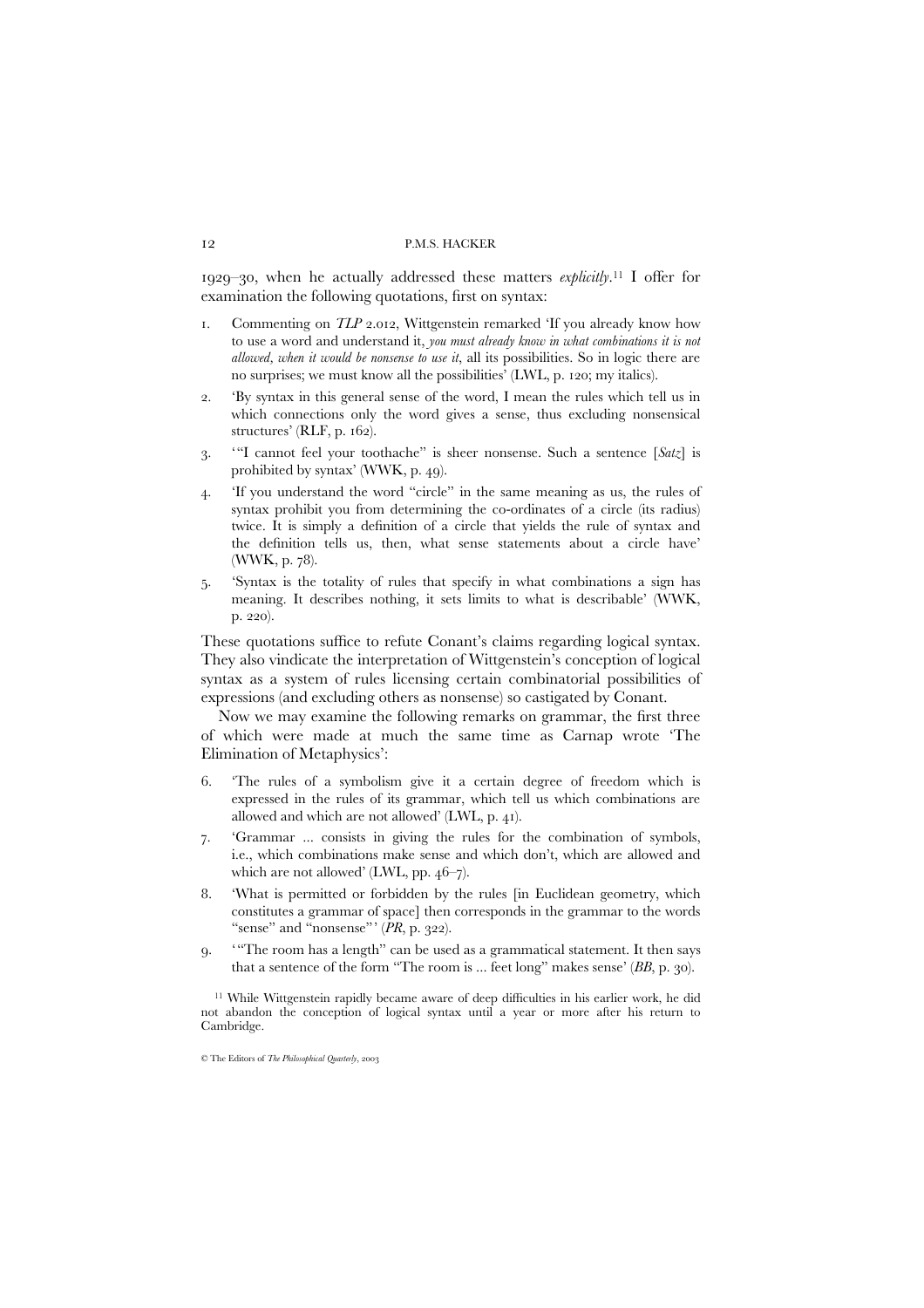. 'It is correct to say "I know what you are thinking" and wrong to say "I know what I am thinking". (A whole cloud of philosophy condensed into a drop of grammar)' (*PI*, p. 222).

These quotations suffice to refute the accusation that Carnap's conception of logical syntax was, in the respects elaborated by Conant, a travesty of Wittgenstein's. It is evident that, unlike Conant, Wittgenstein thought that logical syntax, as conceived in the *Tractatus* and later (until 1930–31), and grammar, as conceived after 1930-31, consist of general rules that lay down which combinations of words are licensed and which excluded. In so doing they determine the bounds of sense, fixing what makes sense and what is nonsense. Far from seeking to exorcize this view, Wittgenstein advanced and defended it. (As Baker and I wrote, in a passage that Conant berates, at UM, p. 39, Wittgenstein's 'rules of grammar' patently serve to *distinguish sense from nonsense*, they *settle what makes sense*, and they *determine what is a correct use of language*.)

Conant's claim (UM, p. 42) that according to Wittgenstein logical syntax concerns only symbols and not signs is similarly false. It is a confused statement of the correct point that, according to the *Tractatus*, there can be nonsensical signs, but not nonsensical symbols, since a symbol just is a sign used according to the rules for its correct use. 'Syntax', Wittgenstein dictated, 'is the totality of rules that specify in what combinations a sign has meaning. It describes nothing, it sets limits to what is describable. A symbol is what can be perceived of a sign plus the rules of its use, of its syntax. An understanding of language presupposes knowledge of the meaning and syntax of signs' (WWK, p. 220). Accordingly, the logical syntax of a sign is partly *constitutive* of the resultant symbol, for, as he said in his lectures, 'everything which is necessary for the sign to become a symbol is part of the symbol' (LWL, p. 26).

I agree with Conant that Wittgenstein in the *Tractatus* never speaks of 'violations of logical syntax'. He says only that in a logically correct notation, expressions will be used in accordance with logical syntax  $(TLP_3.325)$ . But obviously there can be no such thing as using a sign in accordance with logical syntax if there is no such thing as using it in contravention of logical syntax. It is, however, surprising to see Conant insist that Wittgenstein, in his later works, 'only occasionally mentions the idea of "violations of grammar", and *always in the service of encouraging the reader to be puzzled by what* such *a* thing could be' (UM, fn.  $\overline{52}$ ; my italics). This is false, as is shown by the following quotations (italics are mine):

. 'When philosophers use a word and enquire after its meaning, one must always ask oneself whether the word, in the language for which it is made, is ever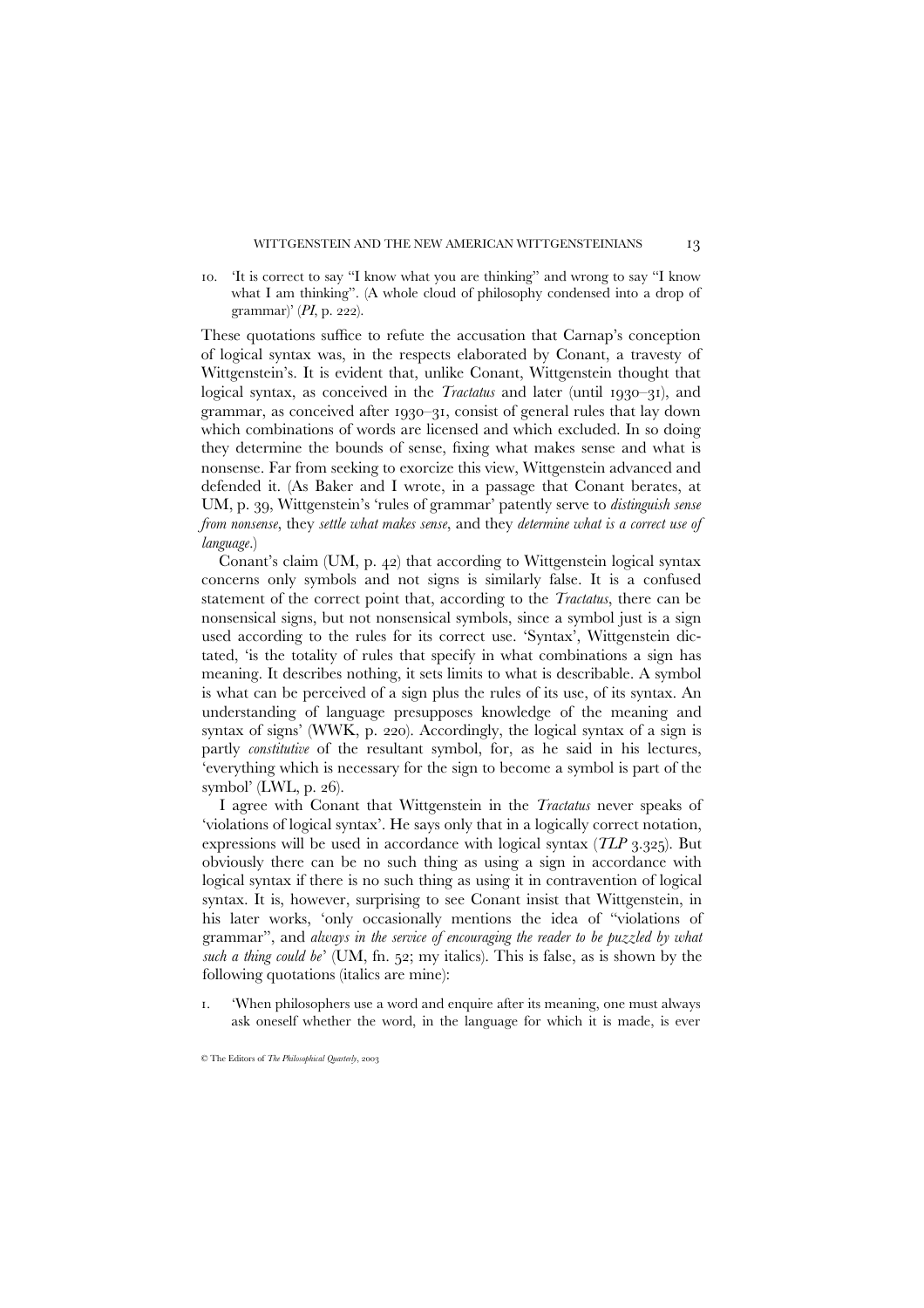actually so used*.* One will mostly find that it is not so and *that the word is being used contrary to its normal grammar.* ("Know", "being", "thing")' (MS 109, 246 =  $TS$  211,  $405 = TS$  212,  $1192 = TS$  213, 430).

- . 'Incidentally, the only proof that an analysis is false is that it leads to obvious nonsense, i.e., to an expression *that obviously transgresses the grammar* that corresponds to the given mode of application' (MS  $_{110}$ ,  $_{23} = TS 211$ ,  $_{132}$ ).
- . '*What is against the rules is a violation of syntax*' (WWK, p. ).
- . 'And let's remember: in ordinary life it never occurs to us [that everything flows] – as little as the blurred boundaries of our visual field.... How, on what occasion, do we think that we become aware of it? Isn't it when we want to form sentences *contrary* to the grammar of time?' (MS  $_{114}$ ,  $_{21V}$  = TS  $_{211}$ ,  $_{763}$  =  $BT 427$ ).
- . 'Just as laws only become interesting when there is an inclination to transgress them // when they are transgressed // *certain grammatical rules are only interesting when philosophers want to transgress them*<sup> $\prime$ </sup> ( $BT$ <sub>42</sub>6).

Moreover, Conant misinterprets the single passage from *Philosophical Grammar*, p.  $392$  (see fn. 10 above) which he offers to show that Wittgenstein expressed amazement that anyone could even think that there is any such thing as transgressing the rules of grammar. The puzzlement Wittgenstein expresses there, and then tries to resolve, does not concern misapplications of rules of grammar in the formation of what purport to be true or false descriptions. It concerns mathematical propositions, *which are themselves rules of grammar*, in particular impossibility proofs. He is discussing the problem of the trisection of an angle with a compass and rule – a problem mathematicians struggled with for two thousand years before finding an impossibility proof. And the problem posed is that if the trisection of an angle *is* logically impossible (i.e., if the form of words 'trisecting an angle with compass and rule' lacks sense), how could mathematicians have raised the question of the possibility of trisecting an angle? But, Wittgenstein continues, this is no different from asking whether  $25 \times 25$  is 620 or 625: we are dealing with a question that is categorially unlike the question of whether a certain street is  $620$  or  $625$  metres long. This discussion patently does not concern the question of whether, in applying words with the intention of forming a descriptive sentence, one can transgress the rules of grammar and hence talk nonsense. <sup>12</sup> (It is noteworthy that Conant is evidently committed to the view that impossibility proofs are impossible, and, by parity of reasoning, to the same view of *reductio ad absurdum* arguments.)

<sup>12</sup> For a discussion of the trisection problem, see P.M.S. Hacker, *Wittgenstein: Mind and Will* (Oxford: Blackwell, 1996), exegesis of  $\S463$ . For a discussion of the negation of grammatical propositions, see Baker and Hacker, *Wittgenstein: Rules, Grammar and Necessity*, in the essay entitled 'Grammar and Necessity', §3.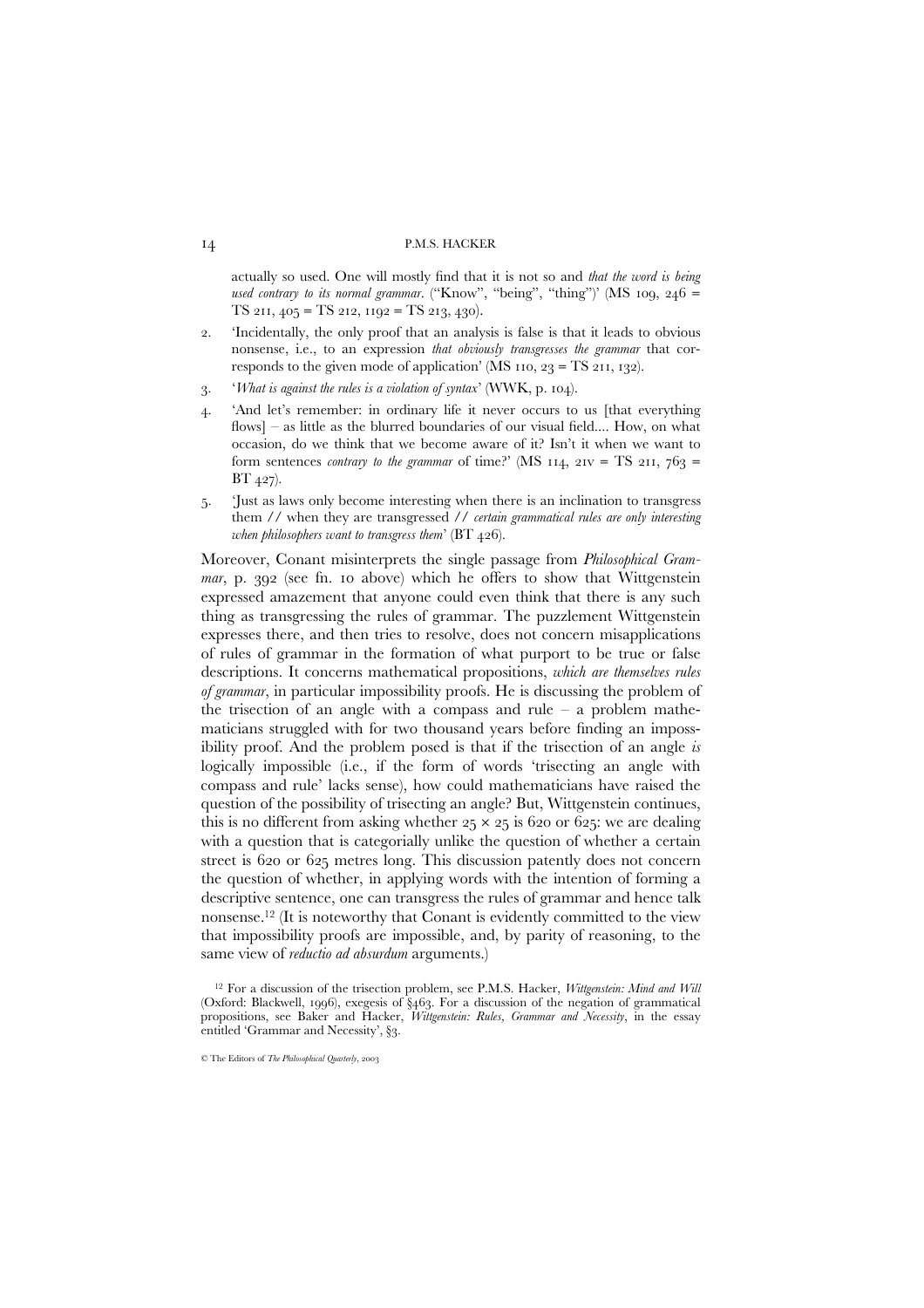# IV. NONSENSE AND LOGICAL SYNTAX

Carnap claimed that nonsense could result from failure to comply with ordinary grammar (e.g., 'Caesar is and'). It could result from one or more words in a word sequence not having any meaning. And it could result from conjoining meaningful words in a manner licensed by ordinary grammar, but prohibited by logical syntax, e.g., 'Caesar is a prime number'.

Conant objects. He thinks the latter possibility is excluded by the *Tractatus* and by Wittgenstein's later philosophy alike. The *Tractatus* commitment to the context principle  $(TLP_{3,3})$ , Conant claims, implies that a word in a nonsensical word-sequence has no meaning. Wittgenstein says that 'Socrates is identical' means nothing (*heisst nichts*) because we have given no meaning to 'identical' as an adjective  $(TLP_{5.4733})$ . From this Conant concludes that according to Wittgenstein nonsense cannot result from combining meaningful words in a meaningless way, i.e., contrary to logical syntax. The only kind of transgression of logical syntax recognized by the *Tractatus*, Conant claims, is 'cross-category equivocation', i.e., the result of allowing different occurrences of the same sign to symbolize items of a different logical category. This, he rightly points out, need not produce nonsense. There is nothing nonsensical about 'Mr Green is green'. So, Conant concludes, logical syntax is not concerned with excluding nonsense by articulating rules for the uses of expressions. It is not possible to 'violate' a rule of logical syntax and thereby generate a nonsensical sentence. 'There is no such thing as infringing the bounds of sense and thus no bounds of the sort that Carnap  $\ldots$  seeks to demarcate' (UM, p. 45). The only logical differences between ordinary grammar and logical grammar are differences in notational perspicuity  $(UM, p. 46)$ .

Conant's interpretation is mistaken, for the following reasons.

(i) Conant explains that the sentences the *Tractatus* condemns as nonsense are nonsense *only* because one or more word that occurs in them has not been given a meaning. So 'Red is a colour' or '<sub>I</sub> is a number' are nonsense, not because a formal concept-word is being used as if it were a genuine concept-word, but only because we have given no meaning to 'colour' or 'number' as predicates.

But Wittgenstein explains that formal concepts have a *correct use* (which corresponds to the use of a bound variable, as in 'There are three objects on the table' or 'There is a number of plates on the table'), and *an incorrect use*, *viz* as pseudo-concept-words. When used *incorrectly*, as in 'There are objects' or '<sub>I</sub> is a number', nonsensical pseudo-propositions are the result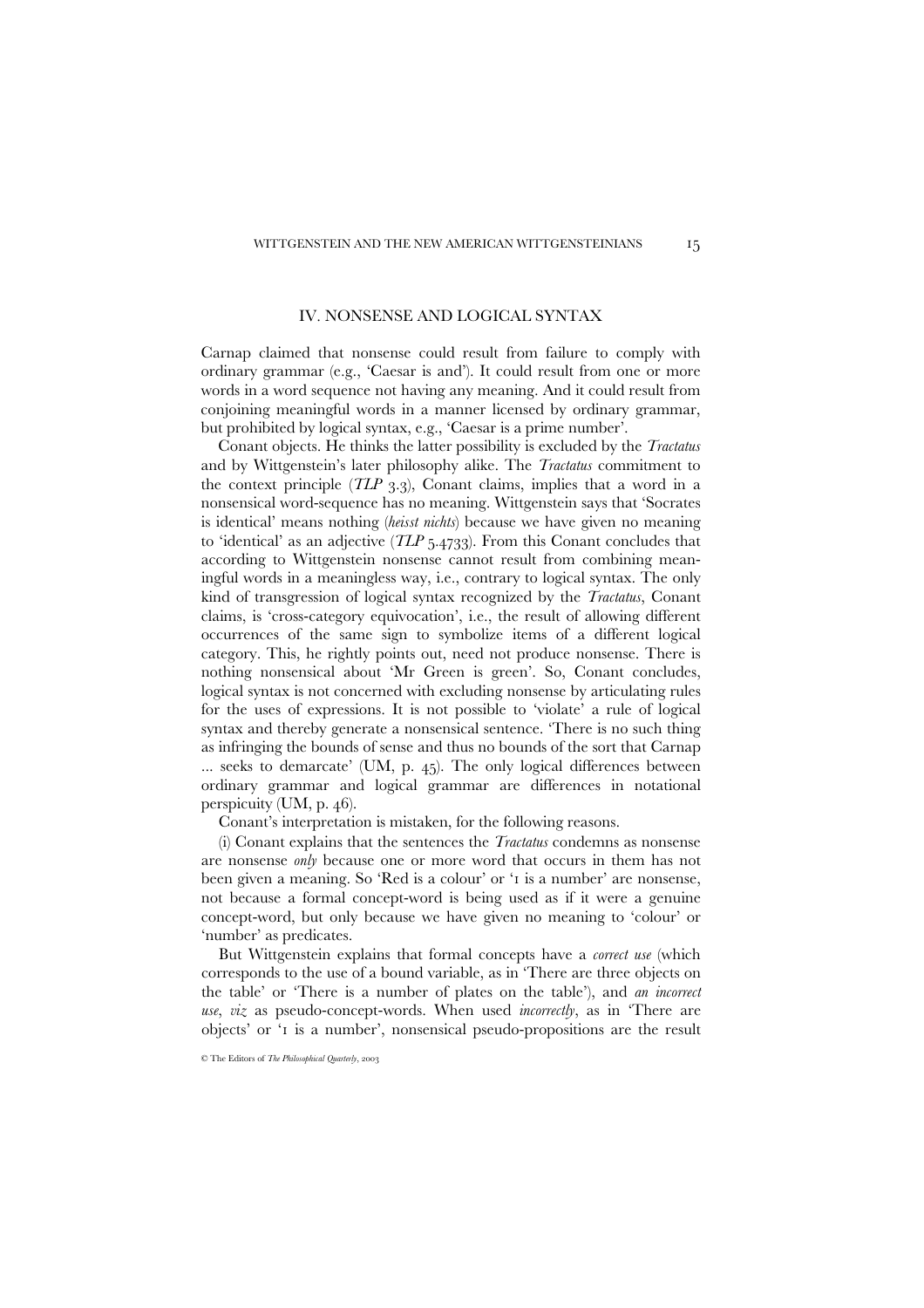$(TLP_{4.1272})$ . The latter do indeed involve transgressions of logical syntax, i.e., failures to accord with the rules for the use of these expressions – rules that assign them a use as bound variables. To use them in any other way is to *misuse* them, for nothing has been stipulated concerning the use of these signs as genuine predicates (so *of course* they then have no meaning, i.e., are mere pseudo-concept-words and *do not stand for a meaning* – unlike genuine concept-words, which, according to the *Tractatus*, stand for a meaning). Conant's view is akin to claiming that the pawn in chess cannot be moved three squares at a time, since if one were to move a piece thus, it would not be a pawn – a transcendental argument to prove that one cannot cheat in chess. One *could* speak thus, but would it make any difference? Is it any *clearer* than the way we ordinarily speak?

(ii) Conant claims that it is not possible to generate nonsense by 'putting an item of one logical category in the place where an item of another logical category belongs' (UM, p. 45).

Wittgenstein, by contrast, claimed that in Russell's concept script, 'arguments *of the wrong kind* make the proposition itself nonsensical' (*TLP* .; my italics). Hence it is not necessary to prefix propositions of *The Principles of Mathematics* with ' $p \supset p$ ' (understood as '*p* is a proposition') to exclude from the argument-places everything but propositions (as Russell tried to do). Indeed, it is not possible either, since '*p* is a proposition' is nonsense.

It is further noteworthy that in his lectures in 1930, Wittgenstein continued to insist (*contra* Conant) that substitution of expressions of different logical categories generates nonsense:

Substitution is only possible when the words are of the same kind. Thus –

This book is blue

This book is brown

I am tired

Here *brown* and *blue* can be substituted for each other, *tired* for neither and neither for *tired*.13 Such substitution makes nonsense because the words are not all of the same kind. *Blue* and *brown* are of the same kind, for the substitution of one for the other, though it may falsify the proposition, does not make nonsense of it  $(LWL, p. 3).$ <sup>14</sup>

This is the view Conant ascribes to Carnap, and claims to be inconceivable according to Wittgenstein.

(iii) Carnap held that in the sentence 'Caesar is a prime number' the words have a meaning, although the sentence is meaningless. Indeed, one could hardly argue that 'we have failed to give a meaning to one of its

<sup>13</sup> The latter remark is an unfortunate slip. The examples could have been better chosen.

<sup>14</sup> By 'possible' in the first line is meant 'licit'. Wittgenstein was later to lose faith in the test of substitutability *salva significatione* as a test for words that belong to the same kind or category.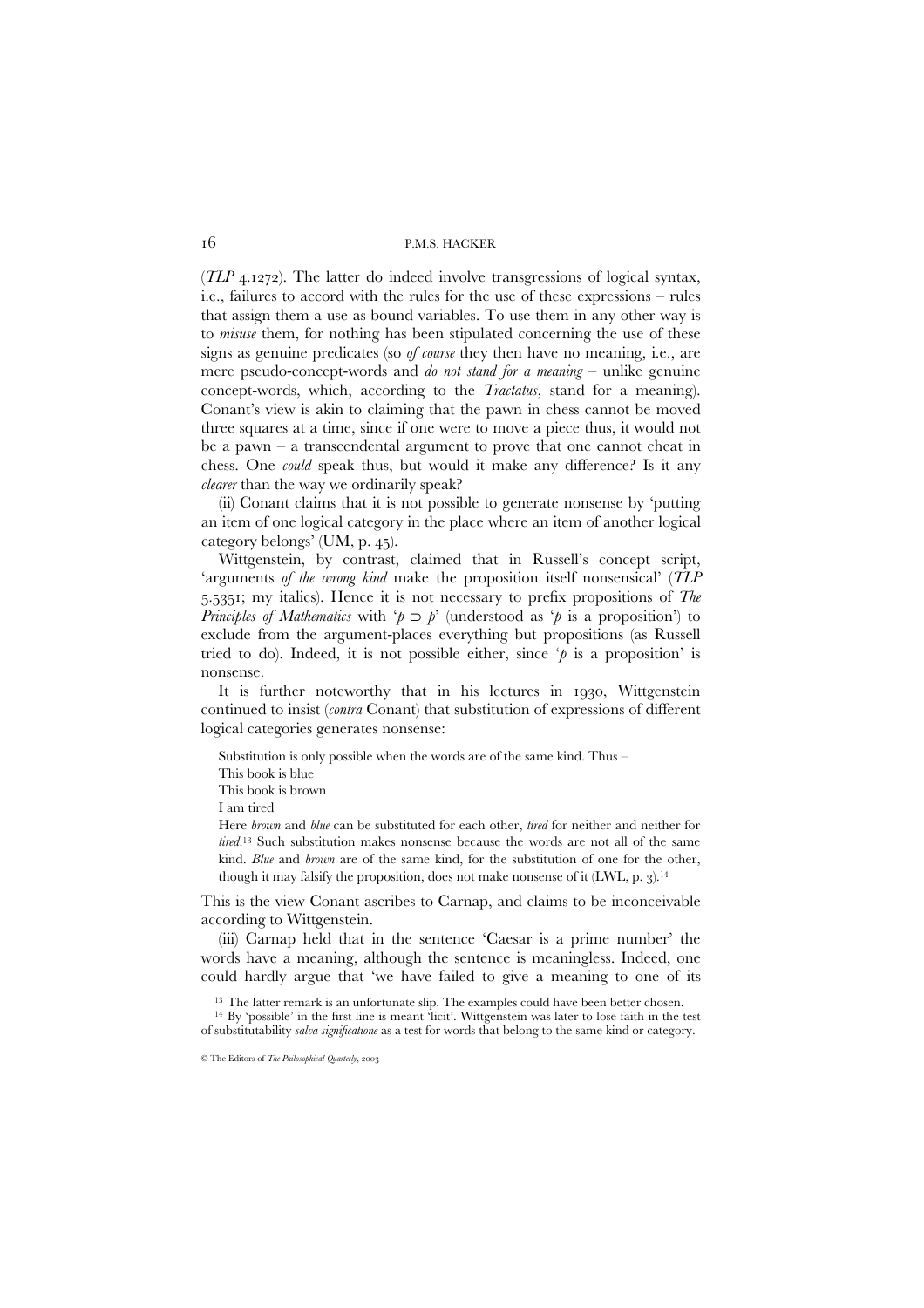constituents',15 since the proper name 'Caesar' signifies the author of *The Gallic Wars* and the predicate expression 'is a prime number' signifies the property of a number of being divisible only by I and by itself. What Wittgenstein might have argued is that in this sentence the words have been combined in a way contrary to the logico-syntactical rules for their use. Hence the sentence is nonsense, and the expressions in it do not stand for anything, i.e., *do not stand for their customary meanings* – since the sentence is not a picture of a possible state of affairs. Of course, so to argue involves the misconception of 'meaning' that pervades the *Tractatus*.

According to the *Tractatus*, every simple name in a proposition has a meaning, which is the simple object in reality for which it stands. A name has a meaning only in the context of a proposition, i.e., in the context of a representing fact  $-$  a picture of a possible state of affairs. For only then does it actually stand for an object (just as the toy cars and figures in the Paris law courts only stand for specific cars and people when arranged as a model of the accident represented, and not when returned to the toybox). Given this (mis)conception of word-meaning and propositional representation, it is obvious that in a pseudo-proposition that represents nothing, the constituent words no more stand for anything than do the toy cars when they are in the box. Wittgenstein's picture-theoretic reasons for adopting the context principle in the *Tractatus*, and hence his understanding of it, differ profoundly from Frege's, whose reasons are wholly determined by function-theoretic considerations alien to Wittgenstein. However, the claim that words have a meaning only in the context of a sentence, taken *au pied de la lettre*, is patently wrong for a multitude of reasons (e.g., if it were true, dictionaries would not be able to specify the meanings of words). What is right, as Wittgenstein later intimated, is that the minimal move in the language-game involves the use of a sentence (which may be a one-word sentence).

Carnap rightly rejected the *Tractatus* conception of word-meaning and the picture theory of propositional representation. So when he speaks of wordmeanings, he is not speaking of entities that are part of the substance of all possible worlds. When he claims that in the pseudo-proposition 'Caesar is a prime number' both 'Caesar' and 'is a prime number' have a meaning, although their combination is meaningless, he does not mean that they stand for entities in reality that are their meanings. According to Carnap, the necessary and sufficient condition for a word to be meaningful are (i) that its syntax is determined; (ii) that its deducibility relations are fixed; and (iii) that the truth-conditions or verification-conditions of elementary sentences in which it is embedded are settled  $(EM, pp. 62–3)$ . So he too

<sup>15</sup> A name, as Wittgenstein emphasized, is *a class of signs* (cf.  $TLP$  3.203, NB ist edn p. 104).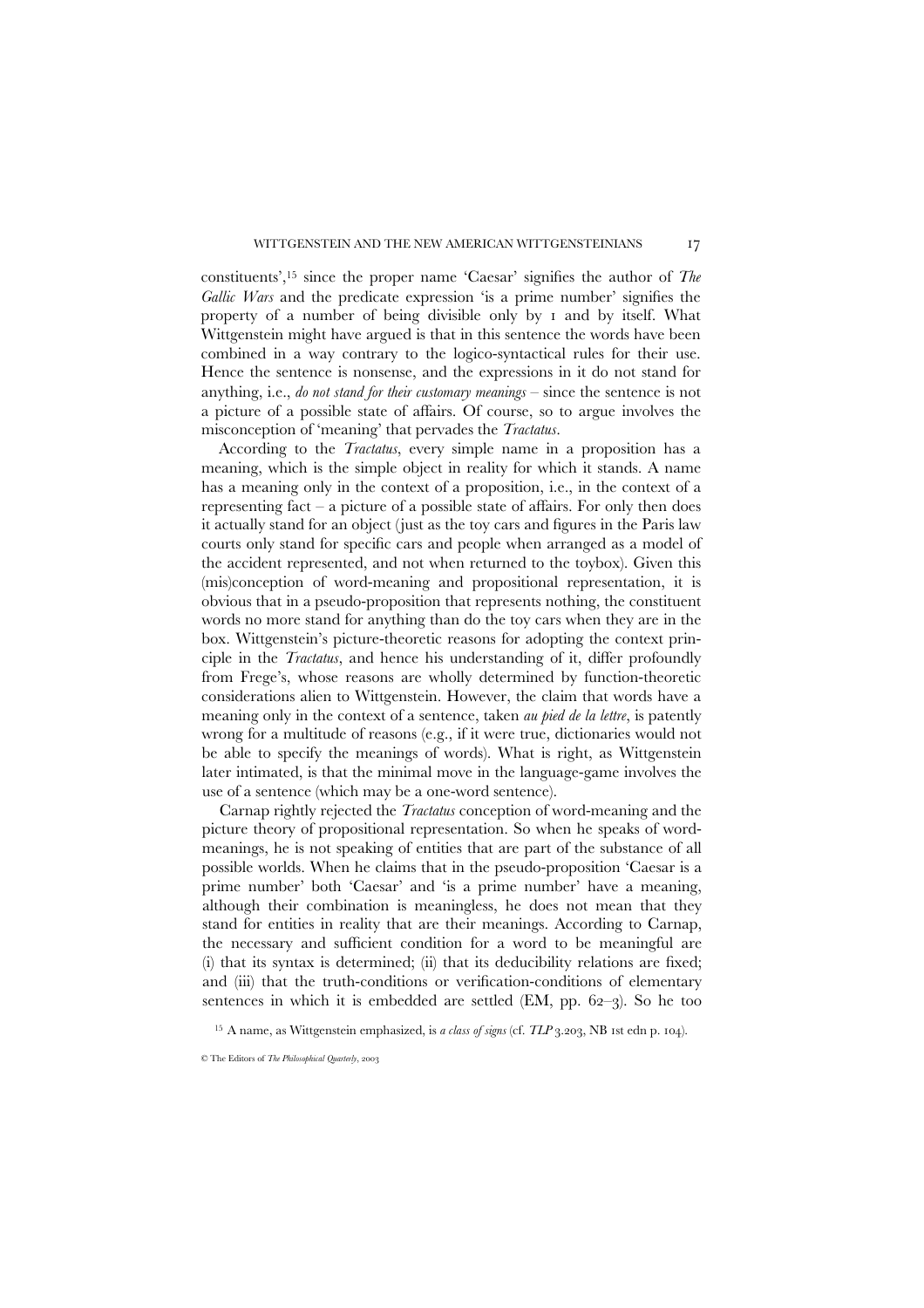accepts a version of the context principle, albeit with a different rationale from those offered by Frege and Wittgenstein. On his account, both 'Caesar' and 'is a prime number' are meaningful, i.e., the rules for their use in sentences have been stipulated. But these rules preclude the combination 'Caesar is a prime number', in as much as the rules for the use of this predicate preclude its occurrence except as a predicate of numbers, and the rules for the use of the proper name 'Caesar' exclude its occurrence as the subject term for such predicates.

Any conflict between Wittgenstein's conception of nonsense in the *Tractatus* and the view adopted by Carnap in his article turns primarily on picture-theoretic considerations which Wittgenstein abandoned after 1929. Of course, this is the period during which he regularly met Carnap (with Schlick, Waismann and Feigl), and he would hardly have influenced Carnap to adopt picture-theoretic views which he himself had relinquished, e.g., that the meaning of a name in a fully analysed sentence with a sense is the object it stands for.

Conant takes Carnap to task for his treatment of Heidegger's notorious discussion of Nothing and its antics, and intimates a contrast between what Wittgenstein might have thought about Heidegger's ideas and Carnap's unsympathetic criticisms. It is, however, striking that in Wittgenstein's discussion of Heidegger's nonsenses concerning Nothing and its activities  $(TS_302, 28–30,$  which Conant does not mention), he asks the very questions the answers to which Carnap characterizes as determining the meaning of an expression, i.e., how is it to be verified? What does it follow from and what follows from it? What is its role? Is it a cognitive proposition? What place does it occupy in the structure of knowledge? And so forth. Conant contrasts Carnap's condemnation of Heidegger with Wittgenstein's response to Heidegger. Conant thinks that because Wittgenstein said that he can imagine what Heidegger means by 'Being' and 'Anxiety' (WWK, p. 68), therefore his approach to Heidegger's notorious passage is quite different from Carnap's. Wittgenstein, Conant claims, unlike Carnap, attempts to imagine what Heidegger might mean by his words (EM, p. 55n.). In fact Wittgenstein tries to imagine what *misconceived picture* underlies Heidegger's nonsense, which is, he suggests, the picture of an island of Being surrounded by a sea of Nothing  $(TS_302, 28)$ , and he does so in the belief that bringing that picture into the light of day will free one from one's *confusions* (and here, Wittgenstein observes, there is a non-coincidental analogy with psychoanalysis). Far from being sympathetic to Heidegger, Wittgenstein stigmatizes Heidegger's remarks on Nothing as a 'free-wheeling cog in the language machine'. A sentence such as '*Das Nichts nichtet*', Wittgenstein wrote, is in a certain sense *a substitute for an inarticulate sound* with which one sometimes feels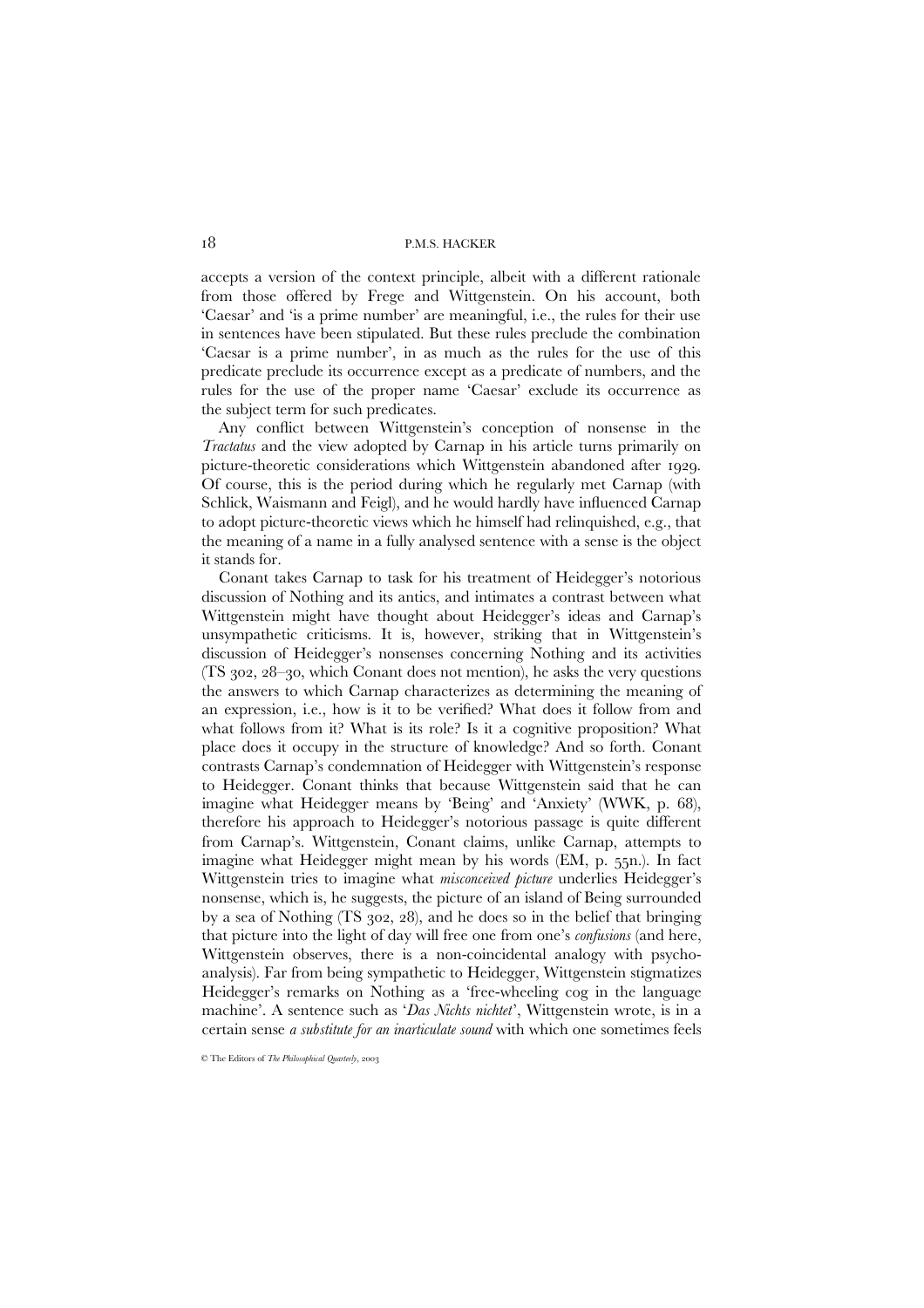it necessary to preface philosophy when one's disquietudes are rooted in unclarities concerning grammatical relations within a given domain of language. The difference between Carnap and Wittgenstein on this issue lies largely in the bedside manner.

(iv) Conant writes that Wittgenstein did not think that it was the task of logical syntax to demarcate the bounds of sense, and that he thought that the sole logical defects of ordinary grammar are defects of notational perspicuity.

Wittgenstein, by contrast, wrote  $(RLF, p. 162)$ :

By syntax in this general sense of the word I mean the rules which tell us in which connections only a word gives sense, thus excluding nonsensical structures. The syntax of ordinary language, as is well known, is not quite adequate for this purpose. It does not in all cases prevent the construction of nonsensical pseudo-propositions (constructions such as 'red is higher than green' or 'the Real, though it is an *in itself*, must also be able to become a *for myself*', etc.).

Elsewhere he observed that 'A class of true propositions is delimited in a completely different way from a class of propositions with a sense. In the first case the limit is drawn in experience, in the second case by the syntax of language. Experience delimits the propositions from the outside, syntax from the inside' (WWK, p. 213). On the theme of colour exclusion, i.e., on the nonsensicality of  $\hat{A}$  is red all over at *t*, and *A* is blue all over at *t*', he wrote 'It is, of course, a deficiency of our notation that it does not prevent the formation of such nonsensical constructions, and a perfect notation will have to *exclude such structures by definite rules of syntax*<sup>'</sup> (RLF, pp. 170–1; my italics).

(v) Wittgenstein, in his later writings, held that such sentences as 'It is five o'clock on the sun', '*A* is simultaneously red all over and green all over', are nonsense. But he did not claim that the phrases 'five o'clock' and 'on the sun' or that the sentential clauses '*A* is red all over' and '*A* is green all over' are meaningless (let alone that the connective 'and' is meaningless). If the meaning of a word (or phrase) is its use, then to be sure these words have a use, and hence a meaning. There are rules for their use, given by explanations of their meaning. But of course in *these* combinations they are being used in a way contrary to, or in violation of, the rules for their use. So these word-sequences are indeed meaningless. If one wishes, one can express this by saying that *in these contexts* no meaning has been assigned to these words or phrases (i.e., the combination is meaningless). But one should not therefore embrace Conant's conception of 'austere nonsense' and say that this meaningless combination of words is composed of meaningless words, and hence that all that is wrong with it is that we have given these words no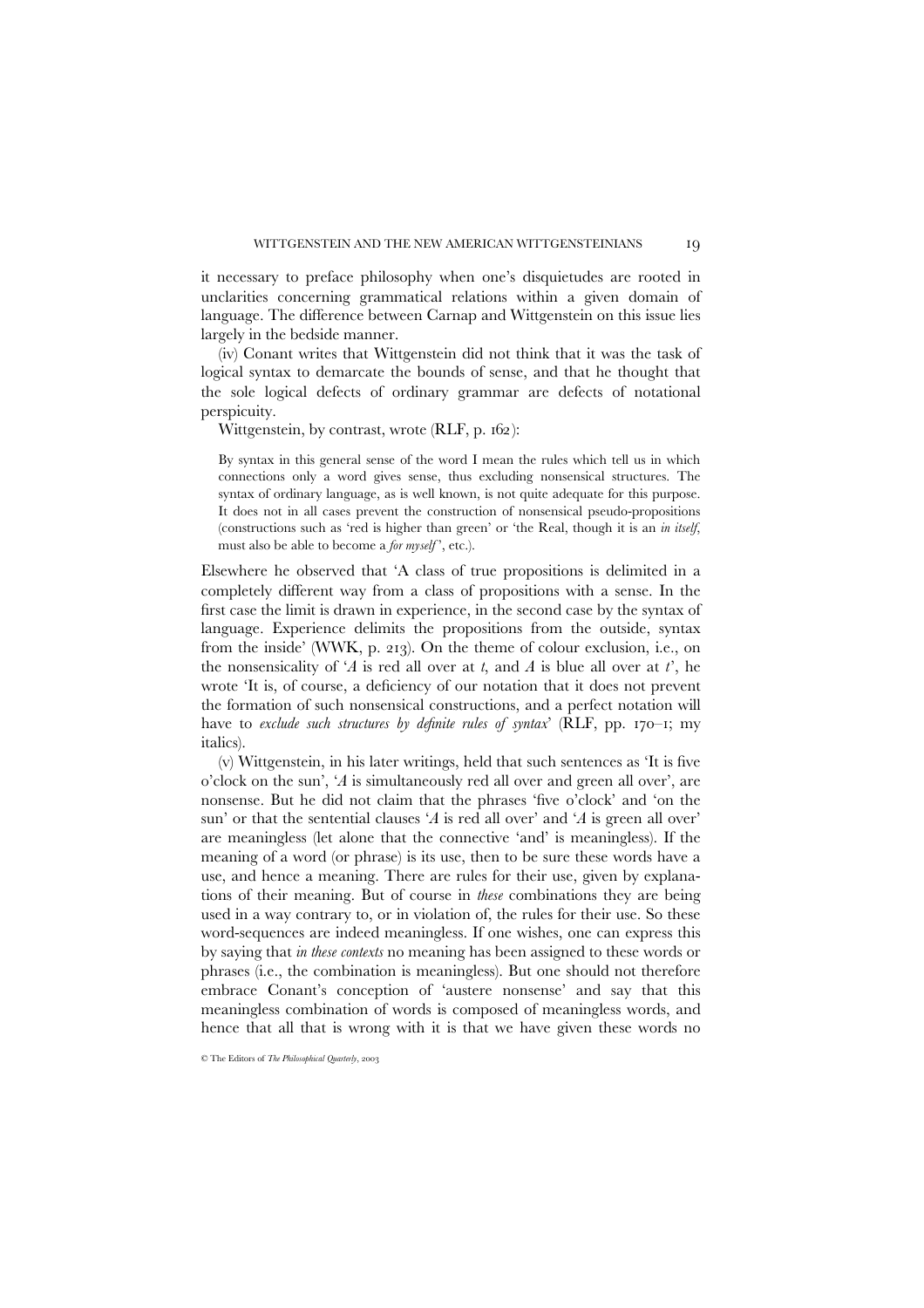meaning in such contexts. For, among other things, one should also note that if one were to assign to a significant word or phrase a meaning in contexts from which it is excluded, *then one would have changed its meaning*. So one would, as Wittgenstein noted, be talking of something else.

There are, to be sure, *many* differences between Carnap and Wittgenstein, even in 1930–32 and even concerning logical syntax<sup>16</sup> – but Conant, I am sorry to say, has not correctly identified them. (There is a striking inconsistency in Conant's position, on which I have not dwelt. On the one hand, he accepts Wittgenstein's *Tractatus* judgements over what is and what is not a pseudo-proposition, e.g., that ' $\bar{1}$  is a number' (*TLP* 4.1272) and that  $\mathbf{r}_2 + \mathbf{r}_3 = 4'$  (*TLP* 6.2) are pseudo-propositions. On the other hand, he dismisses as nonsense Wittgenstein's reasons for taking these propositions to be nonsense. So it remains more than a little opaque why Conant thinks that Wittgenstein held them to be nonsense. Of course, the later Wittgenstein did not think these propositions are nonsense at all – they are grammatical propositions. It remains even more obscure why Conant himself holds them to be nonsense.) Part of the trouble, no doubt, stems from Conant's failure to attend to the fact that Wittgenstein's use of the term 'meaning' (*Bedeutung*) in the *Tractatus* is, as he himself later pointed out, confused. His later use of the expression is fundamentally different. So one cannot, without more ado, amalgamate early remarks on meaning with later ones. Similarly one cannot divorce his early conception of meaning, and his early interpretation of the context principle, from the picture theory. So here too one cannot extrapolate from early views to later ones, when the picture theory has been abandoned and the context principle given a very different interpretation.

## V. ELUCIDATIONS

The third topic that Conant wishes to 'retrieve' from the misrepresentations of the 'standard view' is that of elucidations in the *Tractatus*. The term 'elucidation' (*Erläuterung*) or a cognate of it occurs thrice in the book, in  $3.263$ , where the explanation of indefinables is discussed, in  $4.112$ , where the nature of philosophy is sketched, and in  $6.54$ , where the sentences of the *Tractatus* are characterized as nonsense. It is important for English readers to realize that the German '*Erläuterung*' and its cognates are not

<sup>16</sup> For discussion of some of the differences (and of Carnap's misunderstandings of Wittgenstein) see Hacker, *Wittgenstein's Place in Twentieth-Century Analytic Philosophy* (Oxford: Blackwell, ), and 'On Carnap's Elimination of Metaphysics', repr. in *Wittgenstein: Connections and Controversies*.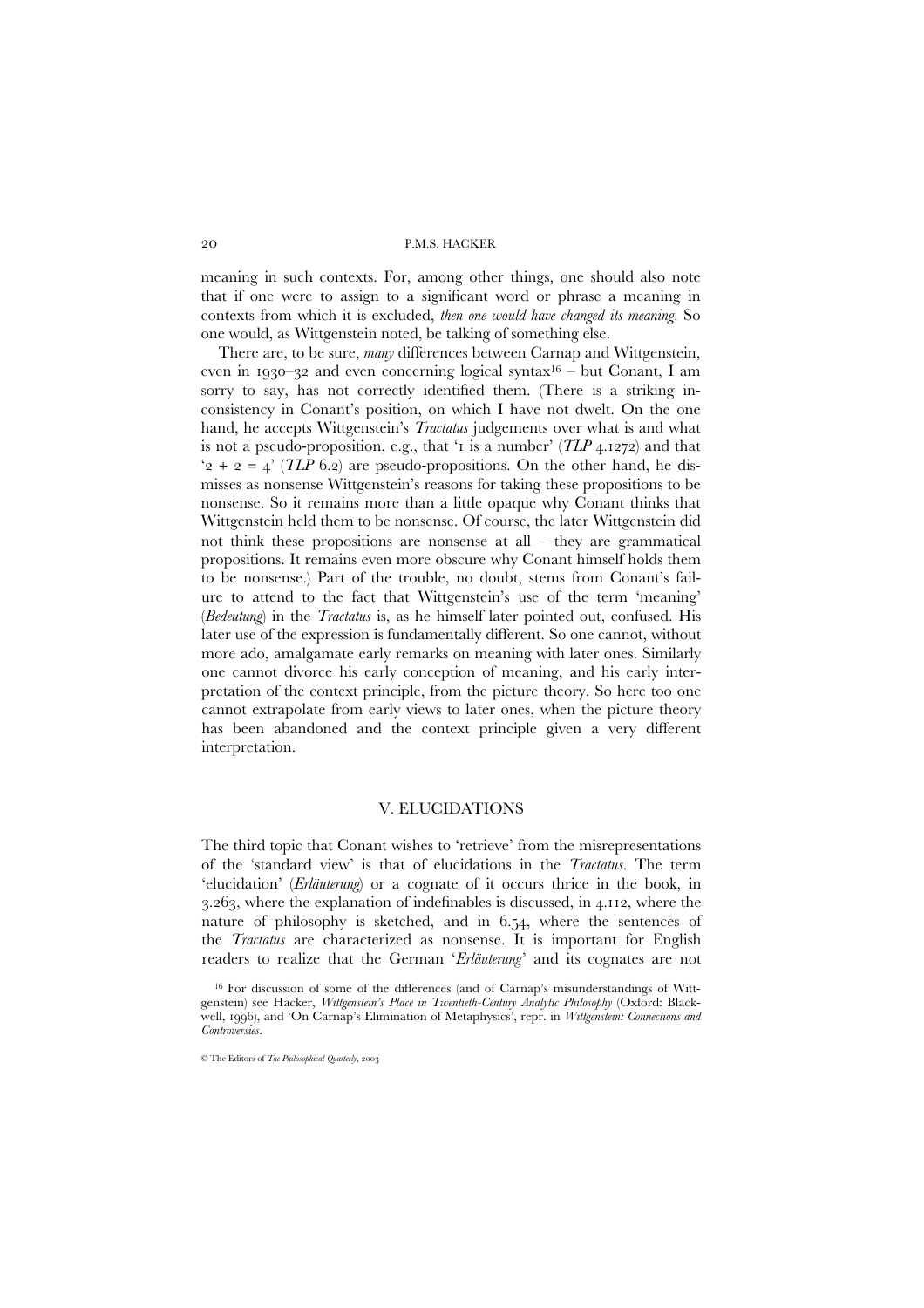technical terms, but common or garden ones. 'Clarification' and 'clarify' would perhaps have been less formal translations, and accordingly less prone to entice readers into thinking that they are faced with a special term of art. There are many different things that require clarification in philosophy, and many different ways of clarifying things. One should not therefore presume that the three mentions of clarification are all concerned with the same matter, or that the clarifications are of the same kind.

*Tractatus* 3.263 is concerned with explaining the meanings of primitive signs. It is, as I have argued elsewhere, precisely parallel to *Principia*<sup>\*</sup><sub>1</sub>.<sup>17</sup>

*Tractatus* 4.11–4.116 are patently not concerned with explaining the meanings of primitive signs. They are concerned with specifying the status, aim and nature of philosophy. The moot question is whether the conception of philosophy that is adumbrated applies to the *Tractatus* itself, or whether it is a programme for future philosophy, envisaged as the only correct way to proceed once the lessons of the *Tractatus* have been learnt. It seems clear that it is programmatic. For the clarificatory tasks allocated to philosophy are

- (a) The logical clarification of thoughts, or the clarification of sentences in particular to make it clear that apparently vague thoughts are actually sharp (hence '*das Klarwerden von Sätzen*')
- (b) Setting limits to what can and cannot be thought by working outwards through what can be thought  $-$  i.e., philosophy will signify what cannot be said by presenting clearly what can be said.

The first of these patently includes showing by analysis that what seem to be vague thoughts are not really so, since any indeterminacy is determinately indeterminate. Analysis will show that the requirement of determinacy of sense is met despite apparent vagueness, in as much as vague sentences are analysable into disjunctions of determinate possibilities. But this is evidently not something undertaken by the *Tractatus*. The second seems to be the task of analysing empirical propositions in order to display their logical form. This goal was indeed pursued in a preliminary way for elementary propositions involving colour ascriptions in 'Some Remarks on Logical Form'. But again it is not undertaken in the *Tractatus*. For (i) the *Tractatus* is not concerned with the application of logic, and (ii) the *Tractatus* does *not* set limits to thought by working outwards through what can be thought. On the contrary, it purports to describe the limits of thought *directly*. Moreover, we are told that the task of *indirectly* signifying what cannot be said is one that philosophy *will* achieve (in the future), by presenting clearly what *can* be said (whereas the *Tractatus* endeavours to say what *cannot* be said).

<sup>17</sup> 'Naming, Thinking and Meaning in the *Tractatus*', repr. in *Wittgenstein: Connections and Controversies*: see pp. 175–6.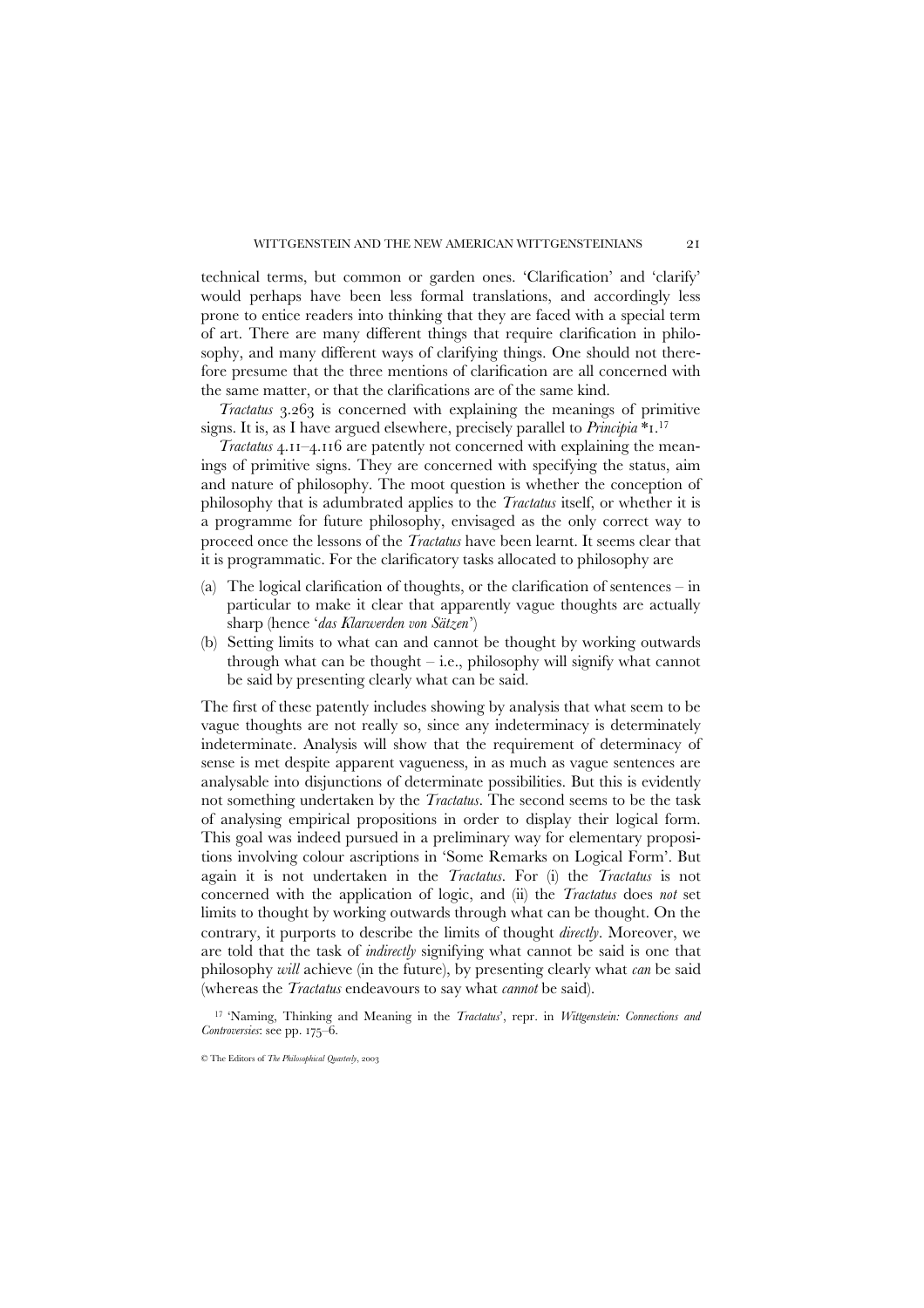Tractatus 6.54 does not speak of 'clarifications' or 'elucidations', but merely says that '*my sentences clarify*', in as much as someone who understands their author will eventually recognize them as nonsense. Again it appears obvious that these 'clarifyings' are not those envisaged in 4.112. They are the self-conscious attempts of the author to say what can only be shown, and which is shown by the well formed propositions of language. They transgress the bounds of sense, but in so doing, they gradually bring the perceptive reader to a correct logical point of view.18

Conant, however, thinks that the *Tractatus* 'shows what it shows (i.e., what it is to make sense) by *letting language show itself* – not through "the clarification of sentences" but through allowing "sentences themselves to become clear" (through *das Klarwerden von Sätzen*, §4.112)' (UM, pp. 60-1).

This has no textual warrant and is of questionable intelligibility. If Conant is using the expression 'to show' in the same way as Wittgenstein, then it is mistaken to suppose that the sentences of the *Tractatus* show anything. For nonsense does not show anything. The *Tractatus* does not show what it is to make sense – it tries to *say* what it is (namely, to agree and disagree with the possibilities of the obtaining and non-obtaining of states of affairs: *TLP* 4.2). And since, according to the *Tractatus*, one cannot say what cannot be other than it is, the endeavour to spell out the essential nature of sense inevitably transgresses the bounds of sense. 'Language shows itself' is not a phrase Wittgenstein uses in the book. Conant never explains what he means by saying that the *Tractatus* 'lets language show itself'. We have indeed assigned no meaning to these words in this combination. There are no grounds for thinking that the *Tractatus* 'allows sentences themselves to become clear'. It is, indeed, unclear whether that is something that sentences can do. For what Wittgenstein is speaking of is the analysis of apparently vague sentences into disjunctions of determinate possibilities, and that is not something sentences do off their own bat.

The fundamental difference between Carnap and Wittgenstein with respect to elucidation, Conant claims, is that

Carnap seeks a method that will furnish criteria that permit one to establish that someone else is speaking nonsense, whereas Wittgenstein (both early and late) seeks a method that ultimately can only be practised by someone on himself. Wittgenstein's method only permits the verdict that sense has not been spoken to be passed by the one that speaks  $(UM, p. 6)$ .

If that was what Wittgenstein was seeking, it is evident that he never found it. For the method of the *Tractatus* certainly involved extensive criticisms of

<sup>18</sup> Compare 'Escher's etchings gradually bring the perceptive viewer to a correct perspectival point of view'.